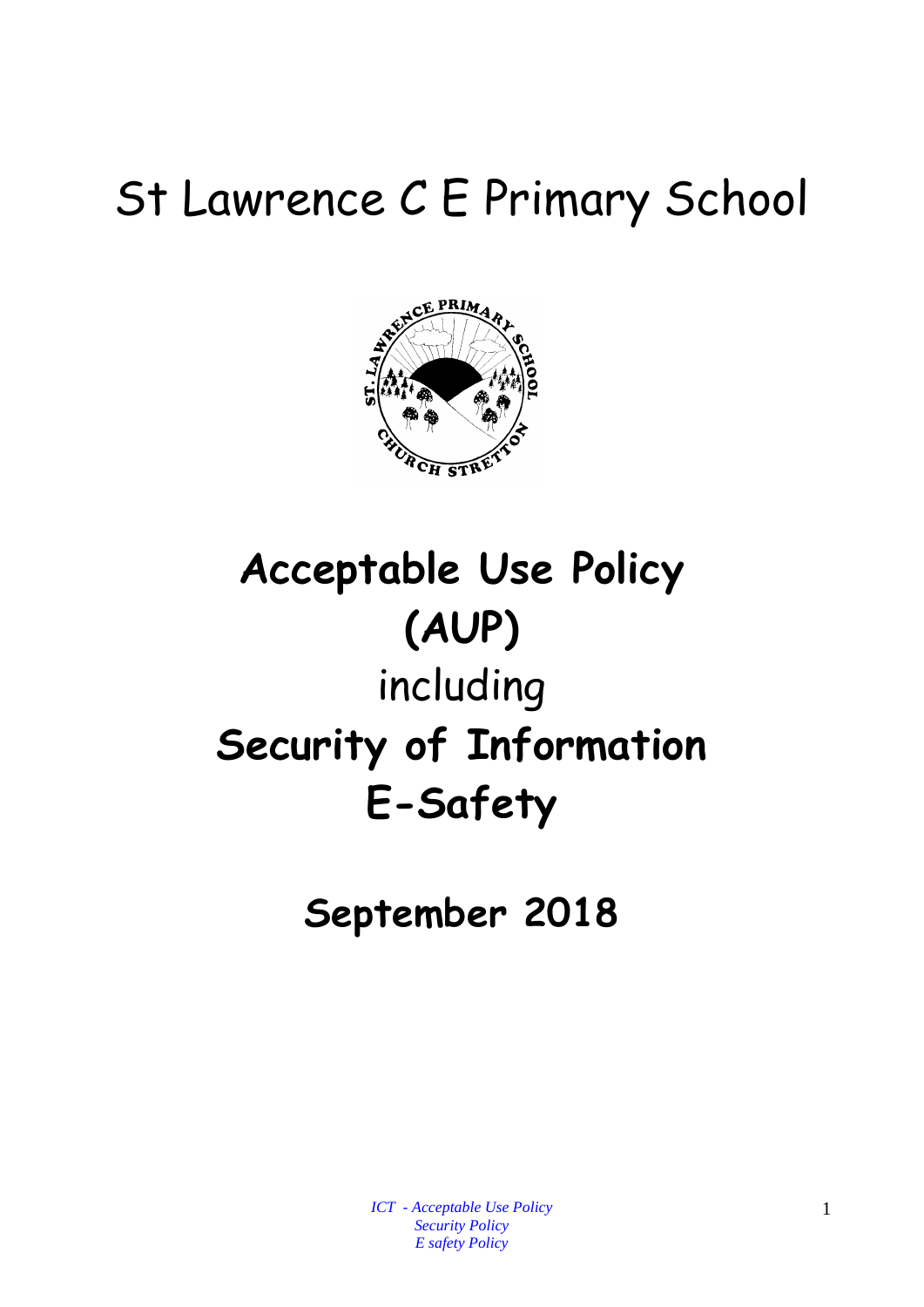- Appendix 1 AUP for EYFS and KS1 learners
- Appendix 2 AUP for KS2 learners
- Appendix 3 AUP for adults
- Appendix 4 AUP for governors
- Appendix 5 Letter for parents re internet use
- Appendix 6 Useful links.
- Appendix 7 Annual programme of study for e-safety.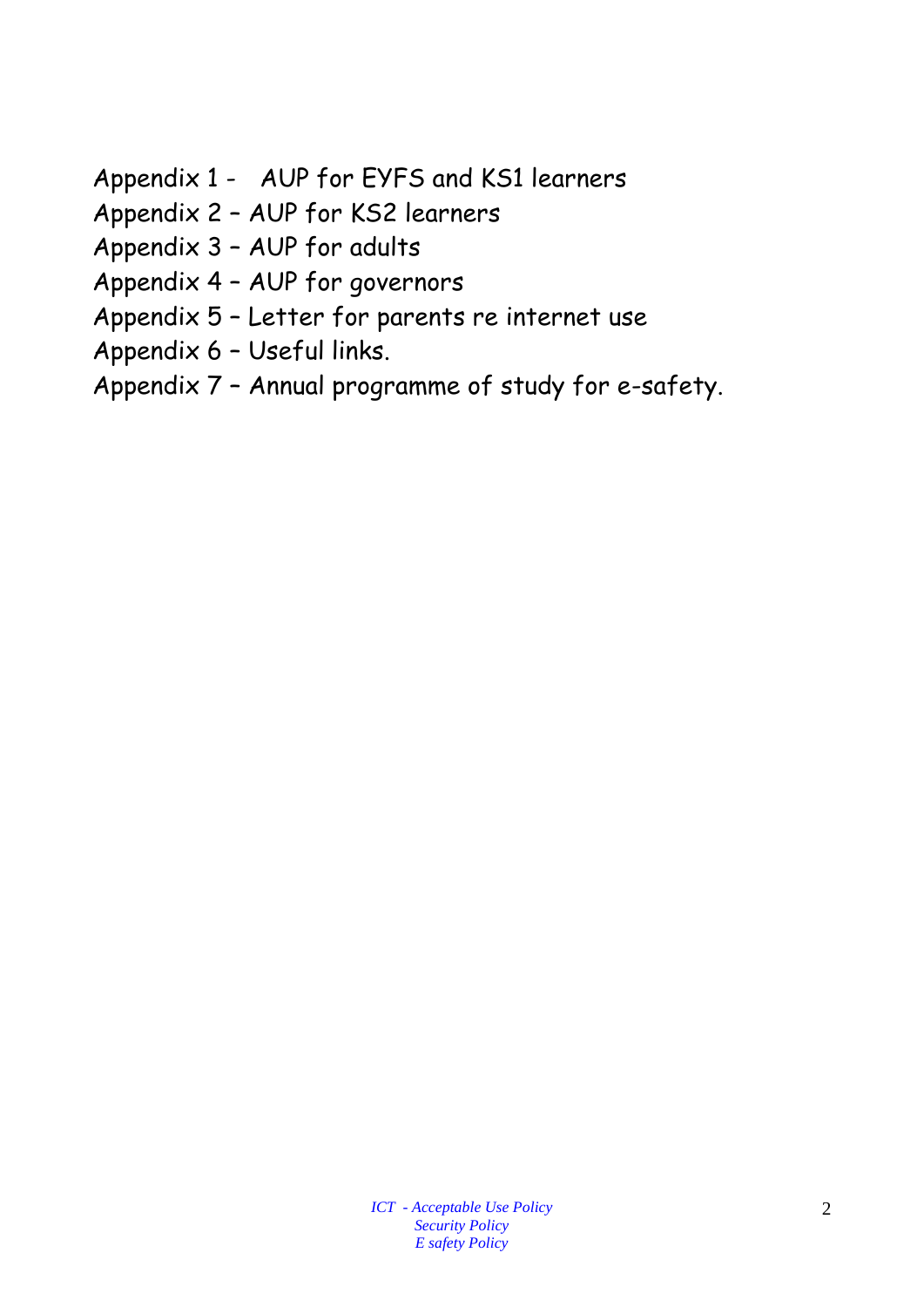# **ICT Acceptable Use Policy (AUP) - Overview**

#### **INTRODUCTION**

An acceptable use policy (AUP) is a framework for students and their parents, guardians or carers, and the school. As the use of online services and resources grows, so has awareness of the risks and potential dangers which arise from the use of modern communications, technology and the internet.

The objectives of this policy are:

- To promote the safety of learners in our care both in school and elsewhere.
- To ensure all members of the school community are aware of e-safety.
- $\cdot \cdot$  To encourage safe and responsible use of technology and the internet.

This policy also includes the "Security of Information" and "E-Safety".

#### **EDUCATIONAL BENEFITS OF [ICT](http://safety.ngfl.gov.uk/schools/document.php3?D=d56##)**

At St Lawrence Primary School, we acknowledge that technology continues to change the way we live and work. We aim to utilise the many educational benefits of [ICT](http://safety.ngfl.gov.uk/schools/document.php3?D=d56##) and use this powerful tool, to provide and expand good quality learning experiences within all aspects of the curriculum, at each key stage. However, we realise the need to understand both positive and negative aspects of its use and ensure pupils have the knowledge and understanding to make informed decisions. To do this requires the co-operation of pupils, as well as staff and governors,

#### **PROTECTING PUPILS- FILTERING**

Internet access is filtered by Telford and Wrekin Information Technology Services. This works by means of a 'disallowed' list, so that inappropriate sites are filtered before they get to schools. However, because of the nature of the Internet, there is a possibility that an inappropriate site can be accessed. If this happens, the school should contact Telford & Wrekin ICT Self Services - report a problem (shortcut link found on the start menu, so that the site can be blocked. The incident should also be reported to the Headteacher, who may wish to report it to the LA. The child's parents should be informed and, if appropriate, the teacher should have a sensitive chat with the child concerned.

#### **E-MAIL**

All KS2 pupils have their own school email accounts. This is provided by Microsoft for free as part of their Office 365 education platform. The Pupils email accounts are created and maintained by the school and are secure.

#### **THE SCHOOL WEB SITE**

Any images of children used on the school website will not be labelled with the children's names. Children will be referred to by first names only, and no personal information about pupils or teachers will be revealed. If parents request that photographs of pupils should not appear on the internet then this will be respected. Our administrators will keep an up-to-date list of these pupils.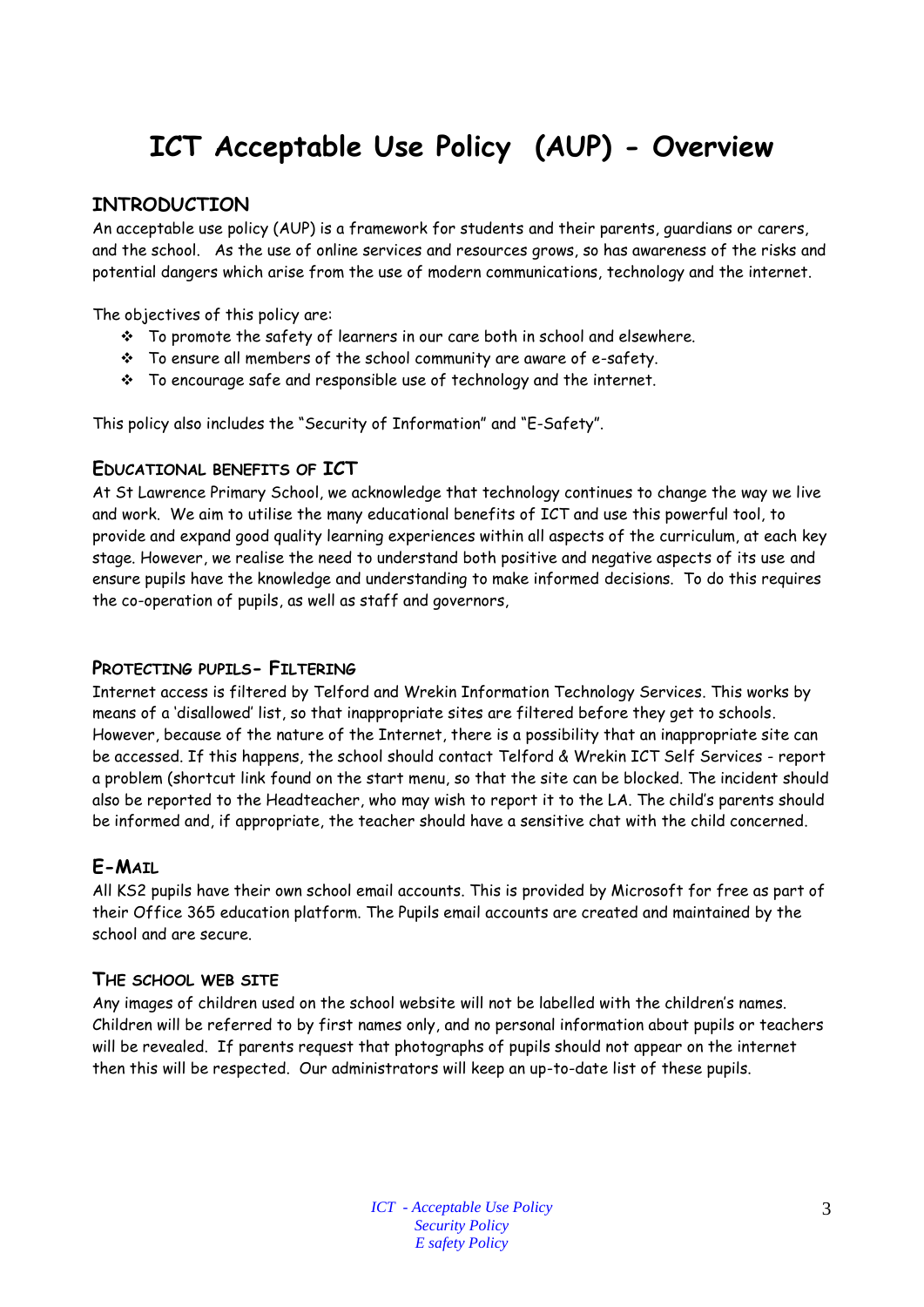#### **CHAT ROOMS AND INSTANT MESSAGING**

Pupils will not be allowed to use chat rooms, newsgroups or instant messaging, unless this has a direct bearing on their learning and is closely supervised by a teacher. This should be sanctioned by the headteacher beforehand.

#### **SANCTIONS**

Deliberate misuse of computer systems by pupils will be dealt with by the class teacher or the headteacher, and the sanction will be appropriate to the misdemeanour. Misuse by members of staff will be dealt with as set out in Shropshire LEA's Code of Practice.

#### **E-SAFETY EDUCATION**

Before accessing the Internet, children will be continuously taught how to use the Internet sensibly and safely according to the e-safety policy. They will also be introduced to the school's AUPs and be asked to agree to abide by the guidelines given. An internet safety scheme of work can be found in Appendix 7

All members of the school community will be asked to sign a copy of an age appropriate AUP. The AUPs can be found as:

- Appendix 1 EYFS/KS1 version
- Appendix 2 KS2 version
- Appendix 3 Adult version
- Appendix 4 Governors

#### **PROMOTING AND MAINTAINING AWARENESS**

This acceptable use policy will be widely promoted within the school to governors, staff, pupils and parents alike, at an appropriate level.

#### **MONITORING AND REVIEWING THE ACCEPTABLE USE POLICY**

Once adopted, this acceptable use policy will be monitored regularly to ensure that it is effective, and reviewed and updated to ensure that it continues to meet the requirements of the school, and any emerging uses of technology.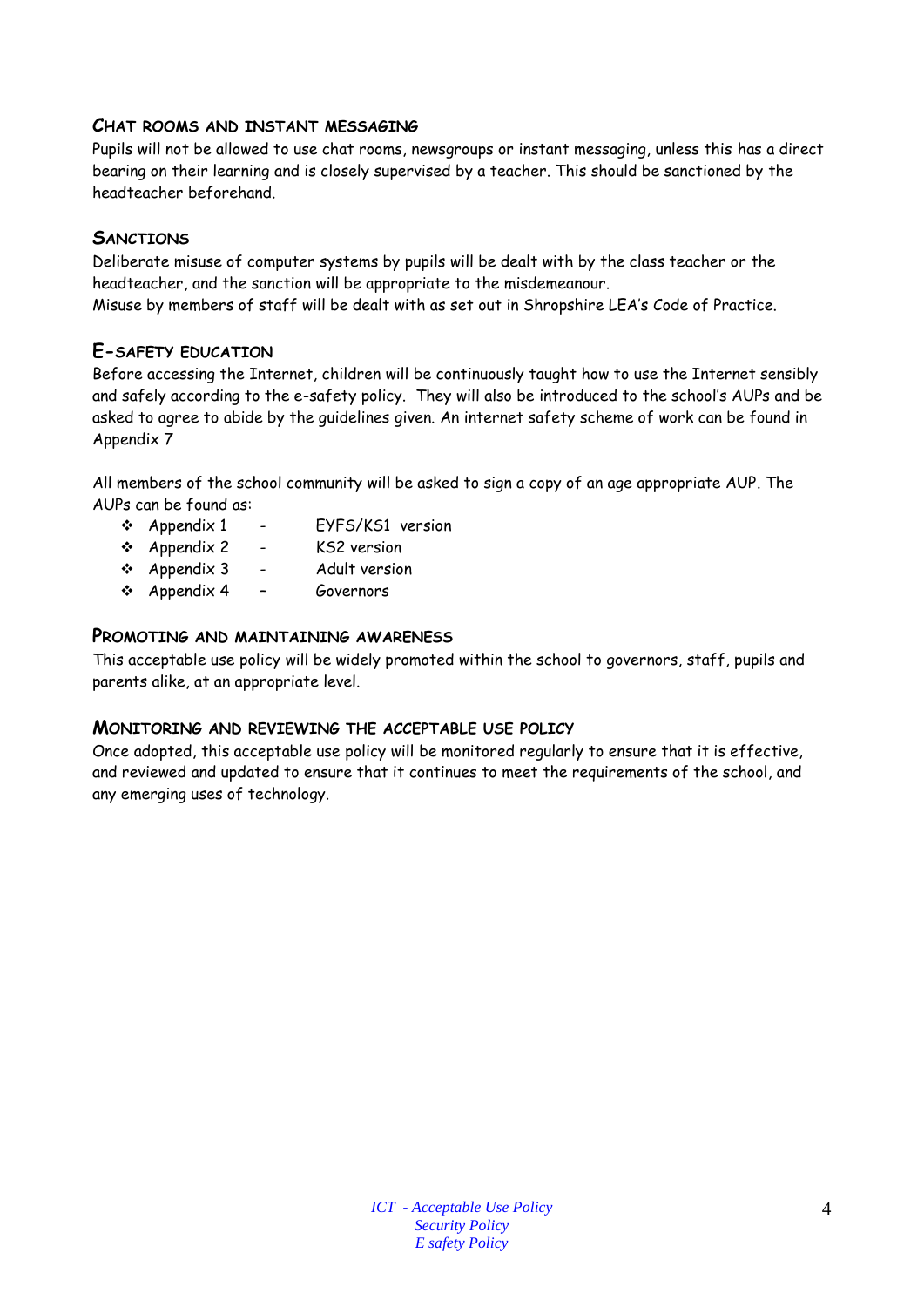# **St Lawrence Primary School ICT Security of Information and Equipment**

#### **Introduction**

This ICT security policy is intended for all school staff, including governors, who use or support the school's ICT systems or data. All users of the school ICT systems or data are also covered by this policy.

The objectives of this policy are to:

- Ensure the protection of confidentiality, integrity and availability of school information and assets.
- Ensure all users are aware of and fully comply with all relevant legislation.
- Ensure all staff understand the need for information and ICT security and their own responsibilities in this respect.

**Information** covers any information, including electronic capture and storage, manual paper records, video and audio recordings and any images, however created.

The School Information Security Officer (SISO) at St Lawrence Primary school is the headteacher, who is responsible for the school's ICT equipment, systems and data, with direct control over these assets and their use, including responsibility for access control and protection. The headteacher will be the official point of contact for ICT security issues.

Additionally the SISO will be responsible for ensuring that:

- $\triangleright$  Users are made aware of their personal responsibilities for information and ICT security, particularly data of a sensitive nature including photographs.
- $\triangleright$  The practical aspects of ICT protection are performed such as producing back up copies of data and protecting the physical access to systems and data.

#### **Responsibilities**

Users must comply with the school's ICT policy and the requirements of the Data Protection Act 1998, Computer Misuse Act 1990 and copyright, Designs and Patents Act 1988.

All users must be provided with suitable training and documentation, together with adequate information on policies, procedures and facilities to help safeguard systems and data.

It is the responsibility of users to notify the headteacher of any suspected or actual breach of ICT security. In exceptional circumstances, users may report any such breach directly to the Chair of Governors or to Internal Audit.

Although the above roles have been explicitly identified, the handling of secured data is everyone's responsibility.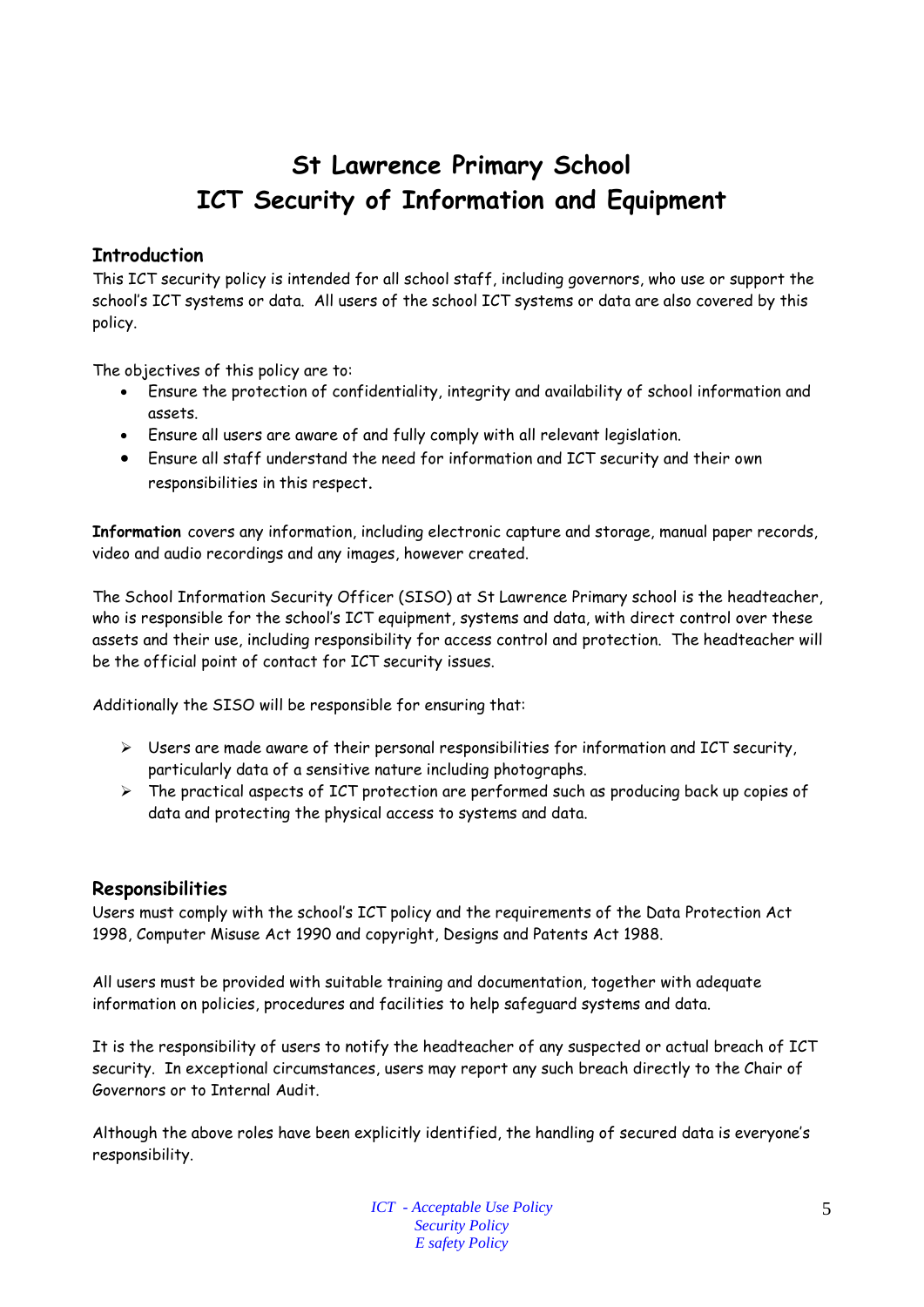Adequate procedures must be established in respect of the ICT security implications when changes in personnel occur, e.g. removal of files, log in and retrieval of computer equipment.

#### **Information Asset Owner (IAO)**

The information assets held by the school include: personal data for pupils and staff, assessment records, medical information and special educational needs data. An IAO is identified for each asset. The role of the IAO is to understand:

- $\triangleright$  What information is held and for what purposes
- $\triangleright$  How information has been amended or added to over time
- $\triangleright$  Who has access to protected data and why

The IAO is responsible for managing and addressing risks to the information and ensuring that information handling complies with legal requirements and is used to the full to support the delivery of education.

The IAOs are: Mr A. Brannen and Mr J. Brown

#### **Physical Security**

- $\triangleright$  Arrangements should be made through the ICT co-ordinator or headteacher, before the removal of any ICT equipment from its normal location.
- $\triangleright$  The risks associated with the removal should be made clear and the impact these risks might have made known to the person carrying out the removal e.g. weight of monitors, damage to machines etc.
- All school owned ICT equipment should be recorded.
- $\triangleright$  An inventory of the school hardware and software is maintained by the ICT technician.
- $\triangleright$  Computer monitors which display sensitive material, should be positioned in such a way that information stored or being processed cannot be viewed by unauthorised persons.
- $\triangleright$  Equipment should be sited safely and in such a way as to avoid damage e.g. a lap top is securely placed, (not on pupils' laps) and desktops don't protrude.
- $\triangleright$  Equipment should be sited to avoid environmental damage from causes such as dust and heat. Servers should be in a temperature controlled, secure environment.
- $\triangleright$  Sensitive or personal data should not be left in printers or displayed on monitors when away from the desk.
- $\triangleright$  Sensitive information should only be given to authorised personnel e.g. passwords, user accounts and confidential documents stored in computer files.
- $\triangleright$  Ensure sensitive data, both paper and electronic, is disposed of properly e.g. destroy disks, shred paper.
- $\triangleright$  Any sensitive data sent via e-mail should be suitably marked "in confidence."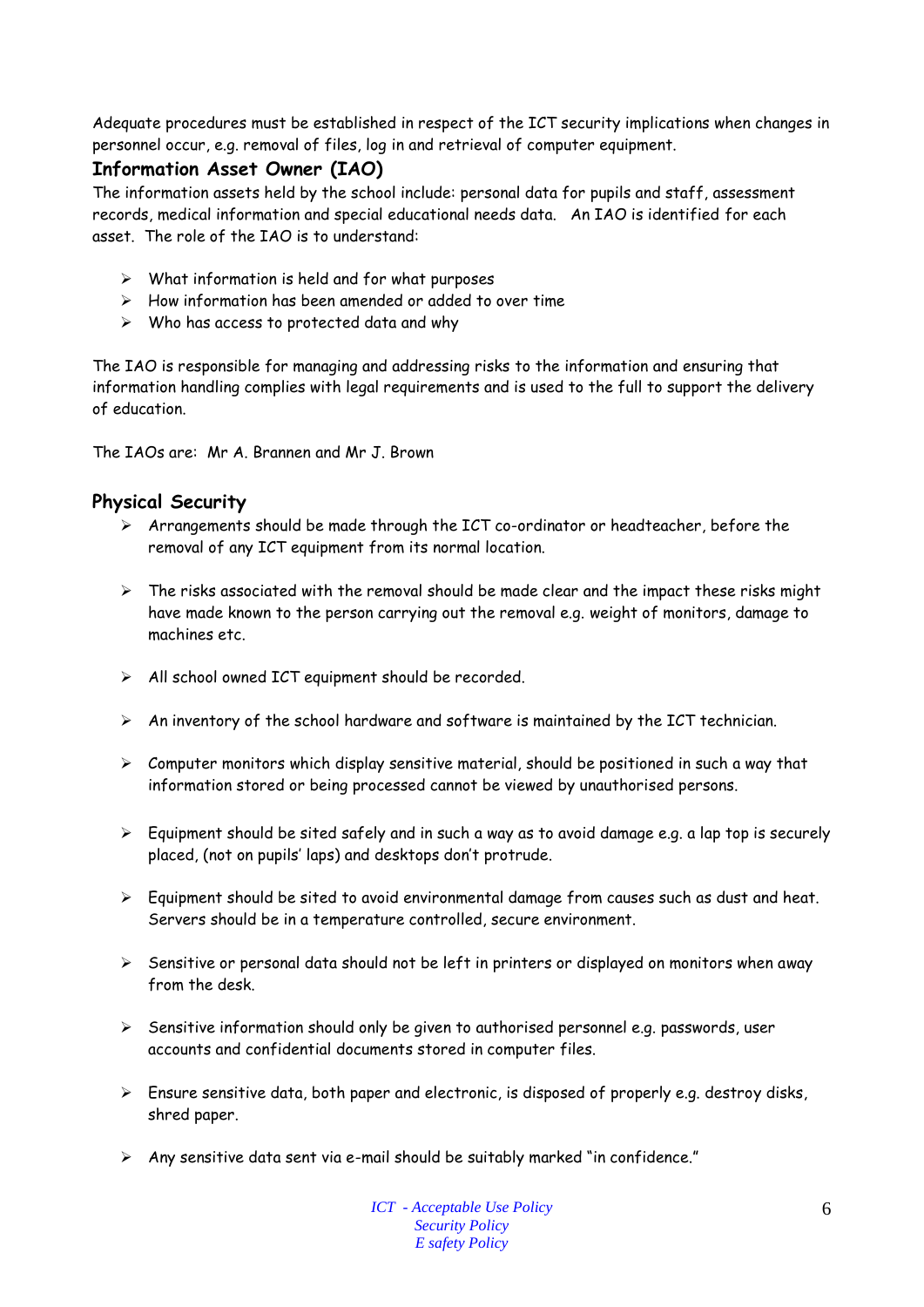#### **System Security**

Only persons authorised by the SISO are allowed to use the school's ICT systems.

- $\triangleright$  Users must not make, distribute or use unlicensed software or data.
- $\triangleright$  Users must not make or send threatening, offensive or harassing messages.
- Users must not create possess or distribute obscene material.
- $\triangleright$  Users must ensure they have authorisation for private use of the school's computer facilities.
- $\triangleright$  The ICT co-ordinator and IT technician, together with the headteacher will determine the level of password control.
- $\triangleright$  Secure passwords should not be revealed to unauthorised persons.
- $\triangleright$  Passwords should not be obvious or quessable and complexity should reflect the value and sensitivity of the systems and data.
- $\triangleright$  Passwords should be changed if a suspected breach of security has been noted e.g. an unauthorised person accessing a security password.
- $\triangleright$  Regular backups of important data should be made e.g. office data, staff data, policies etc.
- $\triangleright$  To help maintain security of personal and sensitive data, encryption should be used if held on a mobile device that leaves the school premises.

#### **Virus Protection**

The IT technician will ensure current and up to date anti-virus (AV) software is applied to all school ICT systems where appropriate.

- $\triangleright$  Network machines will receive regular updates of AV protection files via the county set up.
- $\triangleright$  All users take precautions to avoid malicious software that may destroy or corrupt data e.g. checking all incoming email attachments or internet downloads and should be made aware of how to recognise and handle email hoaxes.
- $\triangleright$  On notification of the need for a critical security patch, these will be applied by the IT technician.
- $\triangleright$  When reconnecting a home/school laptop to the school network, users should ensure they run the AV update.
- $\triangleright$  Any suspected or actual virus infection must be reported immediately to the headteacher or IT technician.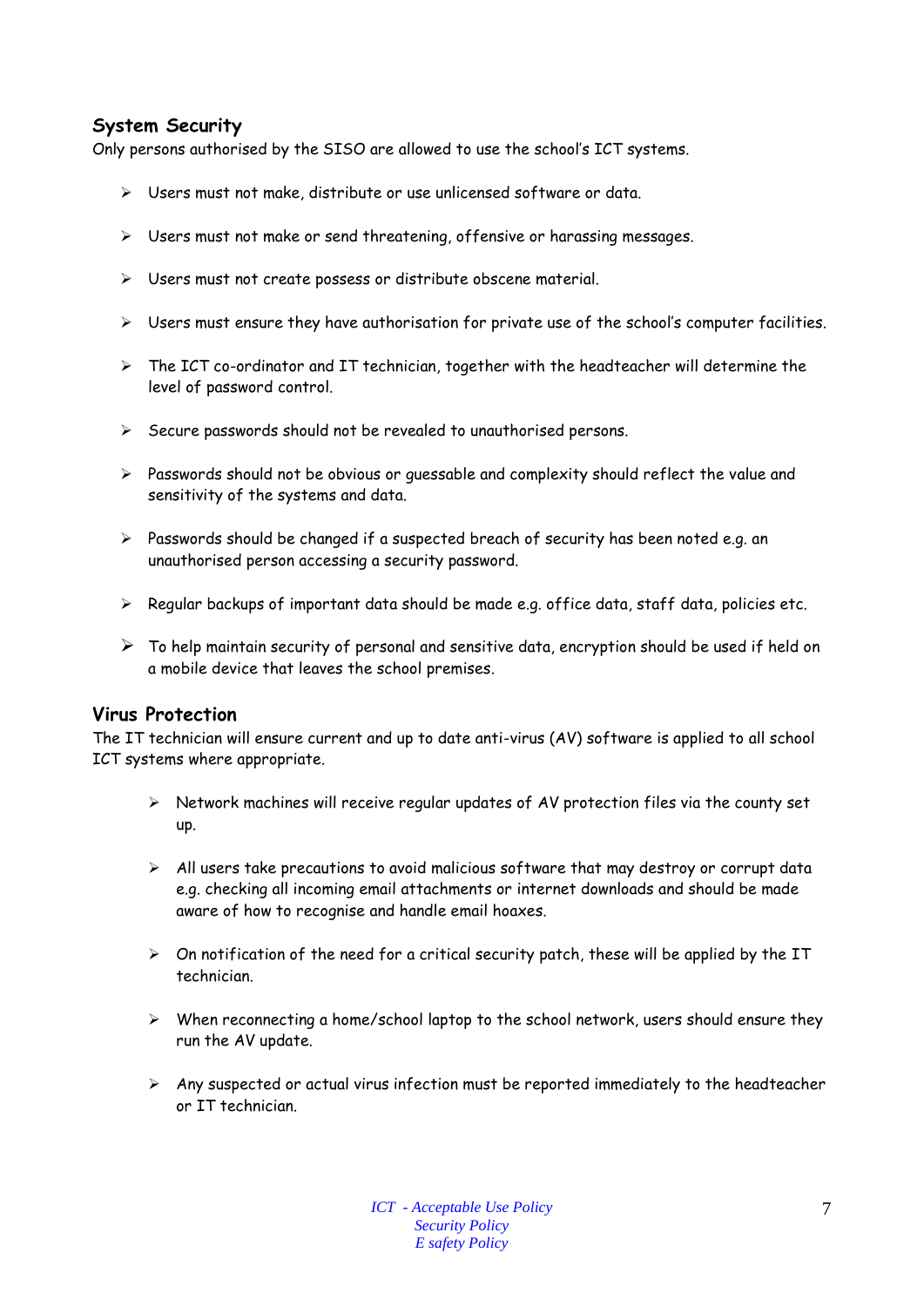#### **Disposal and Repair of Equipment**

- $\triangleright$  The SISO must ensure any personal data or software is obliterated from a PC if the recipient organisation is not authorised to receive the data.
- Disposal of waste information such as print-outs, CDs and memory sticks which hold sensitive data should be shredded or destroyed.
- $\triangleright$  It is important that any software remaining on a PC being relinquished is legitimate.
- $\triangleright$  The headteacher must ensure the requirements of the Waste from Electronic and Electrical Equipment (WEEE) Directive are observed.

#### **Security Incidents**

*All suspected or actual breaches of information or ICT security, including detection of computer viruses, must be reported to the headteacher who should report the incident to the Technology Services Help Desk 01743 252200*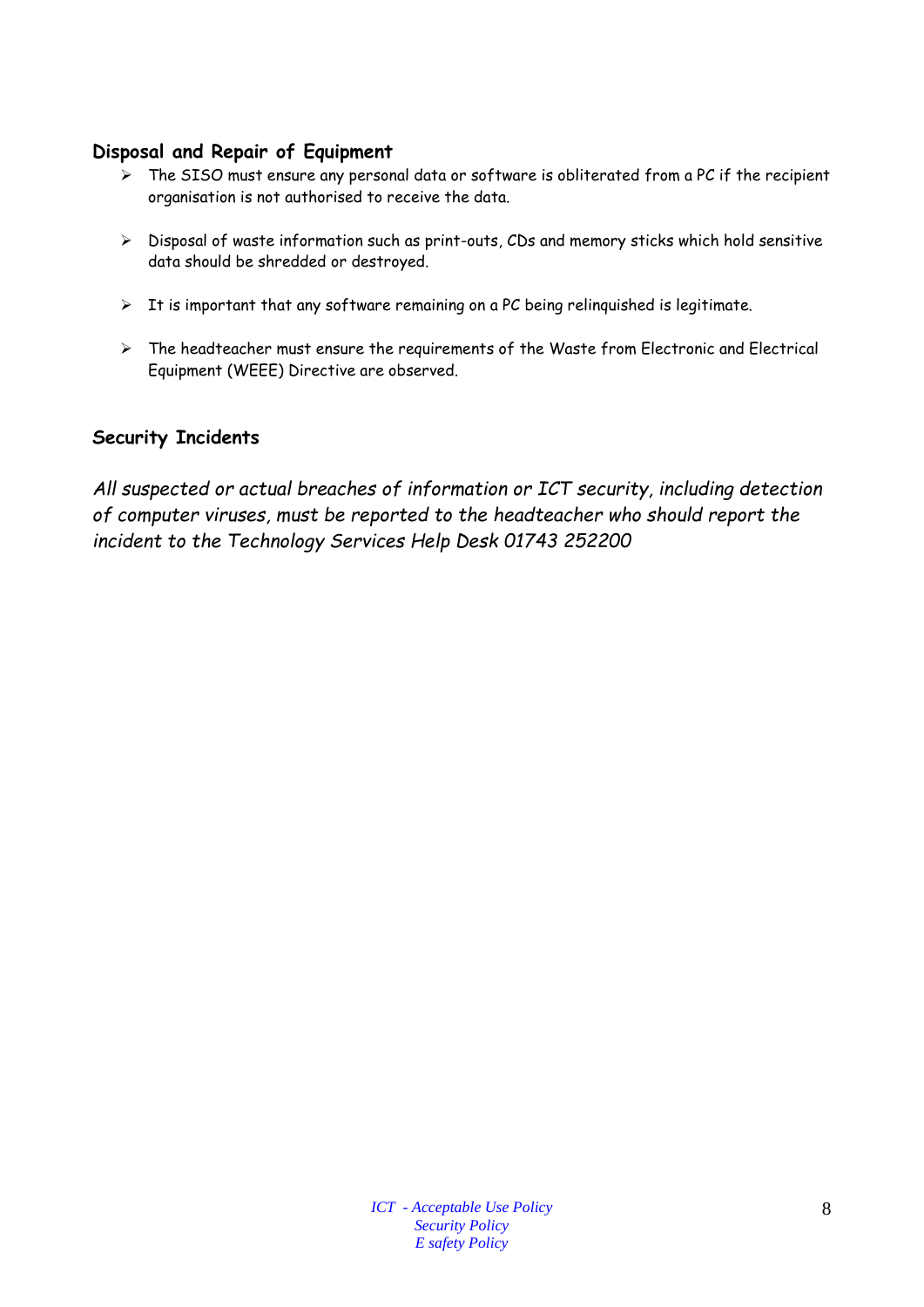### **St Lawrence Primary School**

### **E-safety and Safety of Users**

## **September 2018**

| The member of SLT team responsible for e-safety is: Mr Alan Brannen |                |
|---------------------------------------------------------------------|----------------|
| The governor responsible for e-safety is:                           | Ms Zoe Keeling |
| The e-safety and ICT co-ordinator is:                               | Mr James Brown |

The e-Safety co-ordinator is responsible for leading the e-Safety Committee, delivering staff development and training, recording incidents, reporting any developments and incidents and liaising with the local authority and external agencies to promote e-safety within the college community. He/she may also be required to deliver workshops for parents.

#### **E-Safety Committee**

The school safety committee is convened by the e-safety officer. It will meet once per term and will invite a representative of the following groups: SLT, governors, teaching staff, admin staff, IT technician, parents, pupils.

#### **Internet use and Acceptable Use Policies (AUP's)**

All members of the school community will sign an Acceptable Use Policy that is appropriate to their age and role.

A copy of the pupil AUP will be sent to parents with a covering letter/reply slip

AUPs will be reviewed annually. All AUPs will be stored centrally in case of breaches of the e-safety policy.

The AUP will form part of the first lesson of ICT for each year group.

#### **The Prevent Duty**

The Prevent Duty is the duty in the Counter-Terrorism and security Act 2015 on specified authorities (Schools) in the exercise of their functions, to have due regard to the needs to prevent people from being drawn into terrorism.

The general risks affecting children and young people may vary from area to area, and cording to their age. Schools and childcare providers are in an important position to identify risks within a given local context.

Schools and childcare providers should be aware of the increased risk of online radicalisation, as organisations seek to radicalise young people through the use of social media and the internet.

The statutory guidance makes clear the need for schools to ensure that children are safe from terrorist and extremist material when accessing the internet in schools. Schools should ensure that suitable filtering is in place. More generally, schools have an important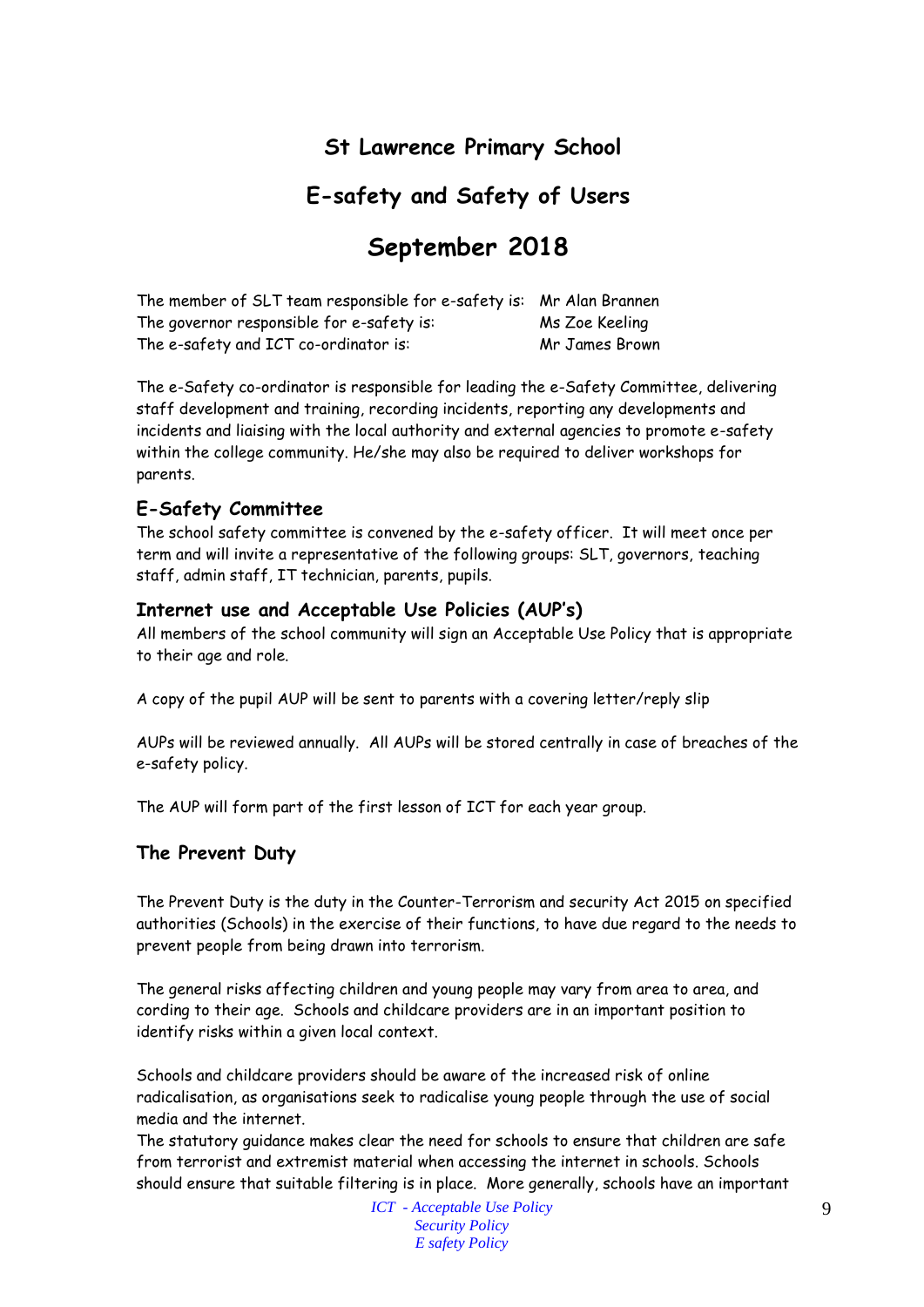role to play in equipping children and young people to stay safe online, both in school and outside. Internet safety will usually be integral to a school's ICT curriculum and can also be embedded in PSHE. General advice and resources for schools in internet safety are available on the UK Safer Internet Centre website. As with other online risks of harm, all staff needs to be aware of the risks posed by the online activity of extremist and terrorist groups.

The Prevent Duty means that all staff have a duty to be vigilant and where necessary report concerns over use of the internet that includes, for example, the following:

Internet searches for terms related to extremism Visits to extremist websites Use of social media to read or post extremist material Grooming of individuals

All staff should be aware of the following:

- 1. DfE Prevent Duty
- 2. DfE briefing note on the use of social media to encourage travel to Syria and Iraq
- 3. The Channel Panel

The prevent duty requires a schools monitoring and filtering systems to be fit for purpose.

#### **Photographs and Video**

The use of photographs and videos is popular in teaching and learning and should be encouraged. However, it is important that consent from parents is gained if videos or photos of pupils are going to be used.

If photos/videos are to be used online then names of pupils should not be linked to pupils.

Staff must be fully aware of the consent form responses from parents when considering use of images.

Staff should always use a school camera to capture images and should not use their personal details.

Photos taken by the school are subject to the Data Protection act.

#### **Photos and videos taken by parents/carers.**

Parents and carers are permitted to take photos/videos of their own children in school events. They are requested not to share photos/videos from school events on social networking sites if other pupils appear in the background.

The parental letter concerning photographs includes a paragraph concerning posting photos on social networking sites (see appendix 7)

Photos for personal use such as those taken by parents/carers are not subject to the Data Protection Act.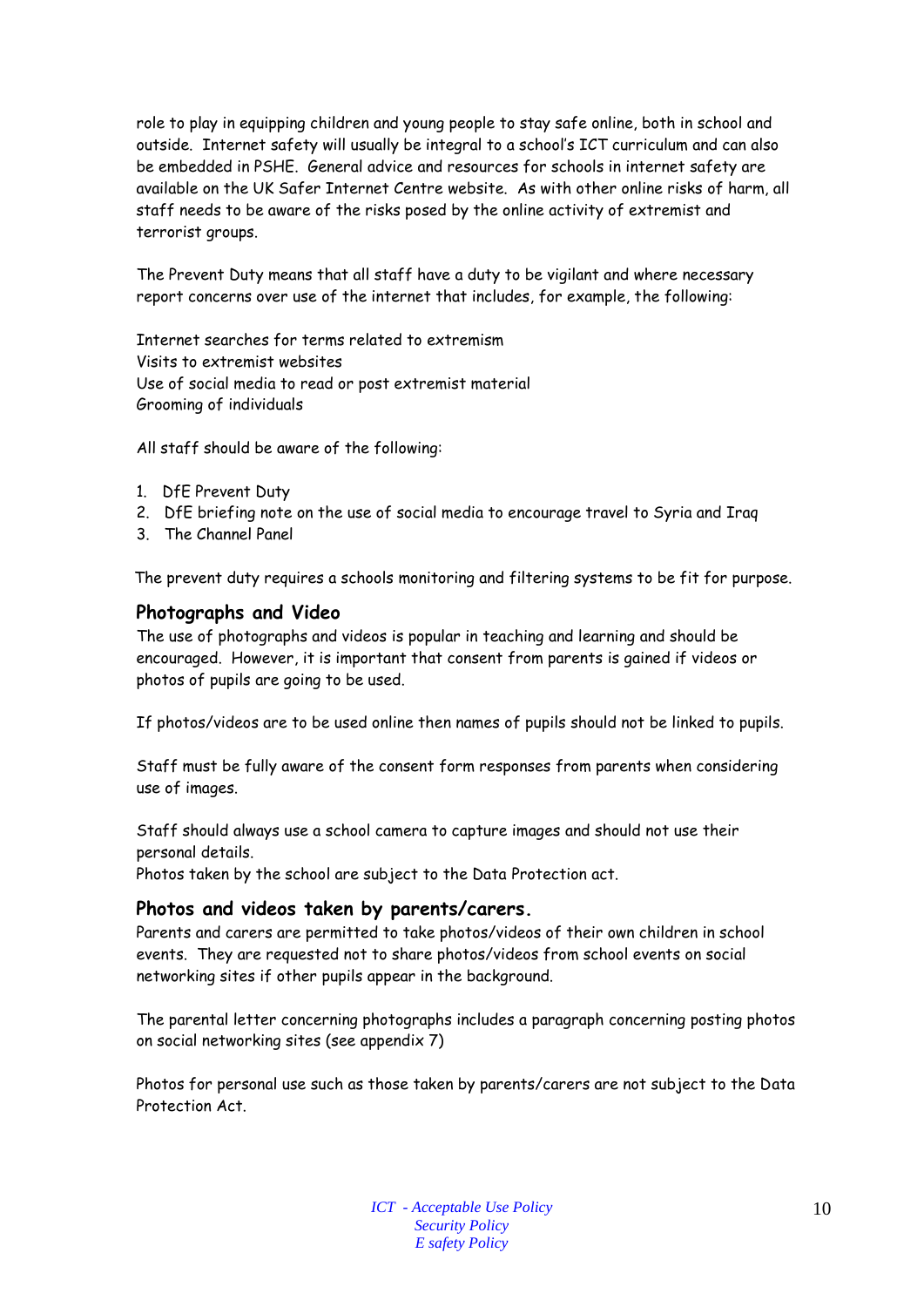#### **Security and passwords**

Pupils and staff should never share passwords and staff must never let pupils use a staff logon. (See Security Policy) Staff must always 'lock' the PC if they are going to leave it unattended (the picture mute or picture freeze option on a projector will allow an image to remain on the screen and also allow a PC to be 'locked').

All users should be aware that the ICT system is filtered and monitored.

#### **Data storage**

Only encrypted USB pens are to be used in school for sensitive data. Staff need to risk assess any data that they plan to temporarily store on a USB pen to ensure that any potential loss has minimal impact.

#### **Reporting**

All breaches of the e-safety policy need to be reported to the head teacher using the school's incident/concern forms.

Incidents which may lead to child protection issues need to be passed on to the designated headteacher immediately – it is his responsibility to decide on appropriate action not the class teachers.

Incidents which are not child protection issues should also be reported to the headteacher the same day.

Allegations involving staff should be reported to the headteacher. If the allegation is one of abuse then it should be handled according to the DFE document titled 'Dealing with allegations of abuse against teachers and other staff'. If necessary the LADO (Local Authority Designated Officer) should be informed.

Evidence of incidents must be preserved and retained.

The curriculum will cover how pupils should report incidents (eg Ceop button, trusted adult, Childline). It is the e-safety coordinators role to ensure the curriculum is taught and that all teachers instruct pupils how to report incidents.

#### **Infringements and sanctions**

Whenever a pupil or staff member infringes the E-Safety Policy, the final decision on the level of sanction will be at the discretion of the headteacher.

#### **Other safeguarding actions**

If inappropriate web material is accessed:

- 1. Ensure appropriate technical support filters the site
- 2. Inform LA as appropriate

#### **Social networking**

#### **Pupils**

No one should use social networking sites within school hours. Occasionally it may be necessary for members of staff to view contact as a means of checking pupil and parents activity. This should not be undertaken by members of staff without consent of the headteacher.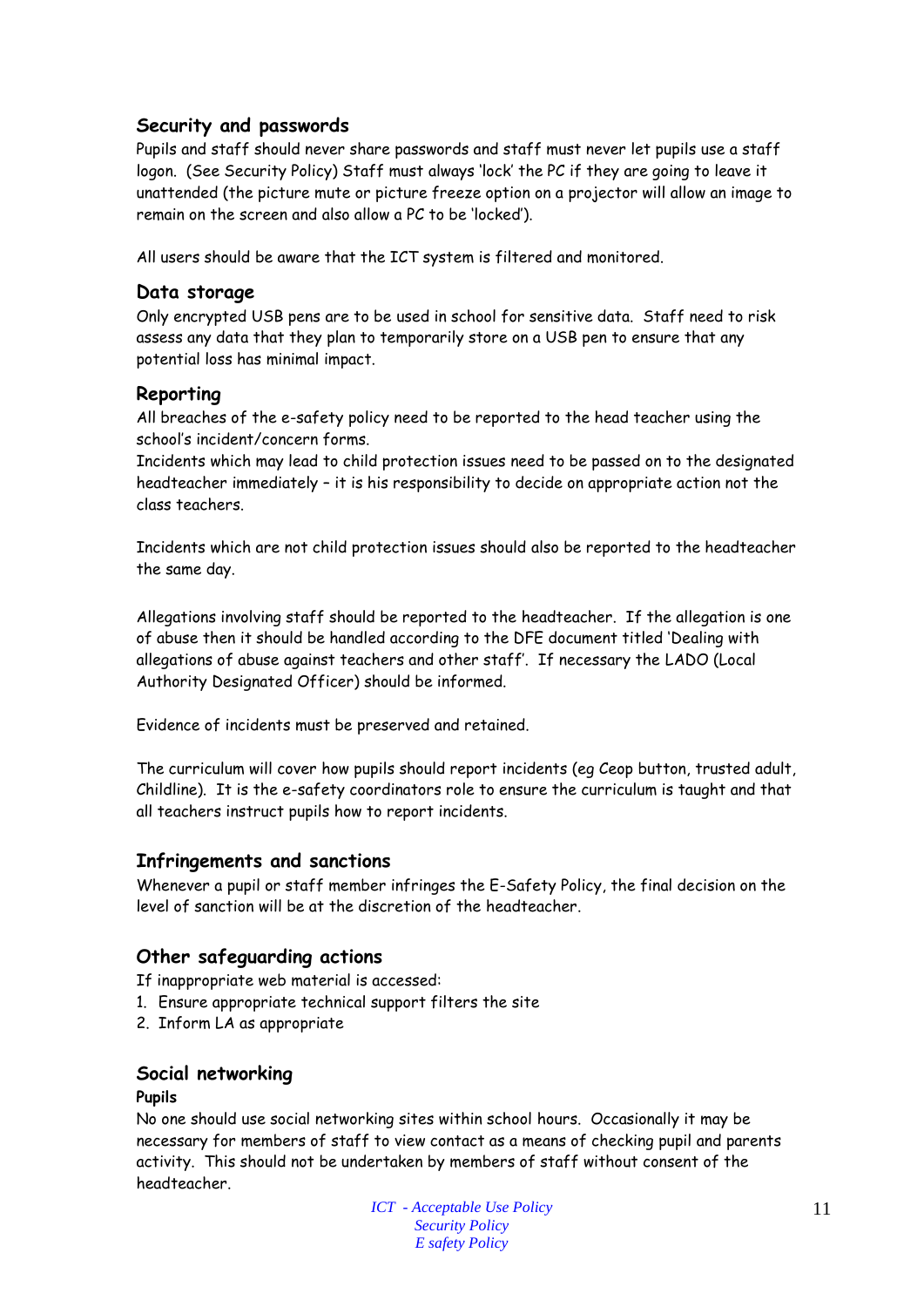#### **Staff**

It is recognised that social networking sites have a major role to play in today's society. However, staff must be aware of the following:

- Staff must not place any negative comments about the school on social networking sites.
- Staff must not add pupils as friends in social networking sites
- Staff must not post pictures of school events without the headteacher's consent
- Staff must not use social networking sites within lesson times
- Staff need to use social networking in a way that does not conflict with the GTC code of conduct or Personnel handbook
- Staff should review and adjust their privacy settings to give them the appropriate level of privacy
- Staff should take care adding parents of pupils as friends and ensure that all school matters are kept confidential.

#### **Education**

#### **Pupils**

To equip pupils as confident and safe users of ICT the school will undertake to provide:

- a) A planned, broad and progressive e-safety education programme that is fully embedded for all children , in all aspects of the curriculum, in all years.
- b) Regularly auditing, review and revision of the ICT curriculum
- c) E-safety resources that are varied and appropriate and use new technologies to deliver e-safety messages in an engaging and relevant manner
- d) Opportunities for pupils to be involved in e-safety education e.g. through peer mentoring, e-safety committee, parent presentations etc

#### Additionally,

- a) Pupils are taught in all lessons to be critically aware of the materials / content they access on-line and are guided to validate the accuracy of information
- b) There are many opportunities for pupils to develop a good understanding of research skills and the need to avoid plagiarism and uphold copyright regulations
- c) The school actively provides systematic opportunities for pupils / students to develop the skills of safe and discriminating on-line behaviour
- d) Pupils are taught to acknowledge copyright and intellectual property rights in all their work.

#### **Staff**

- a) A planned programme of formal e-safety meetings is made available to all staff
- b) E-safety training is an integral part of Child Protection / Safeguarding training and vice versa
- d) An audit of e-safety training needs is carried out regularly and is addressed
- e) All staff have an up to date awareness of e-safety matters, the current school e-safety policy and practices and child protection / safeguarding procedures
- f) All new staff receive e-safety training as part of their induction programme,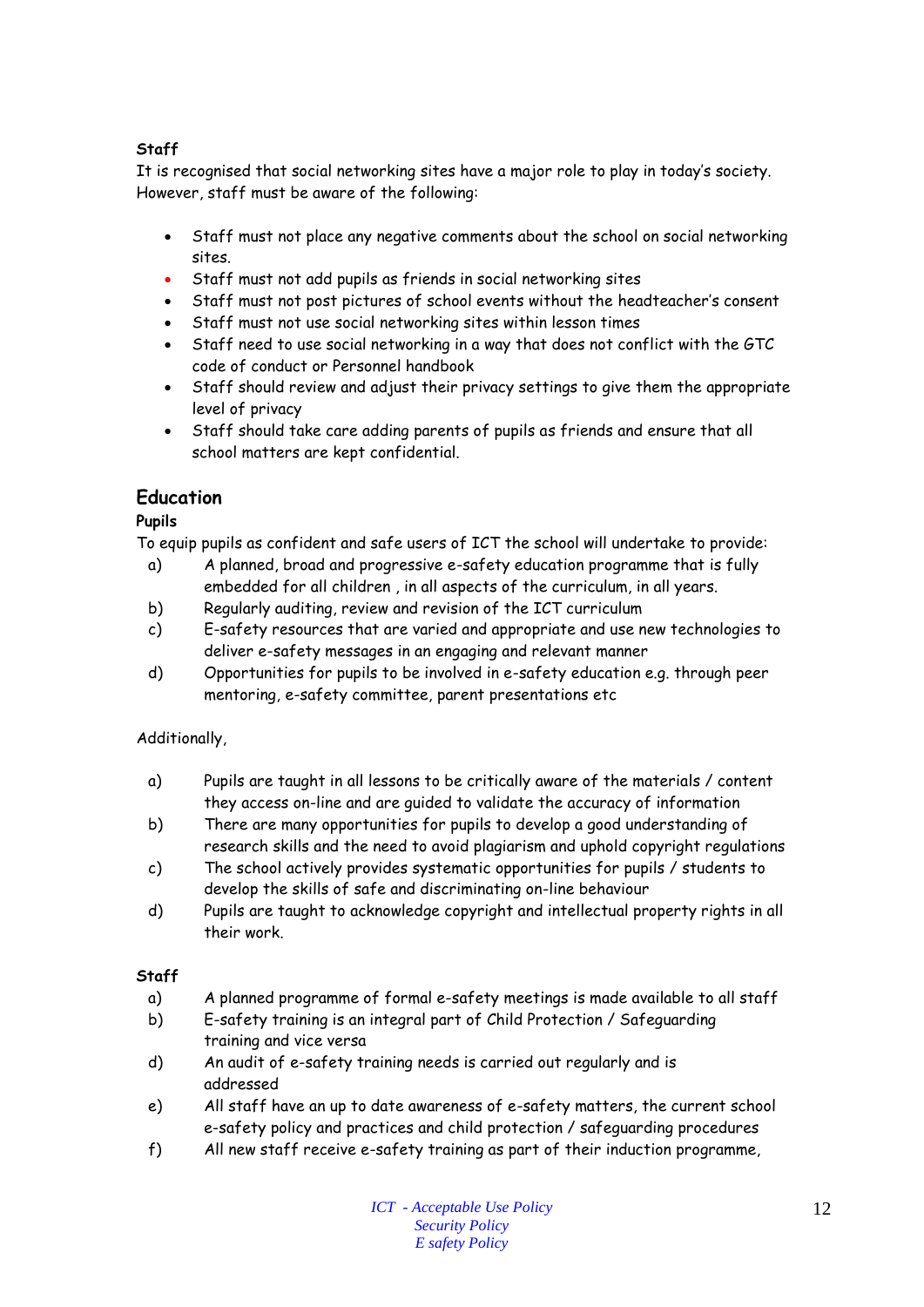ensuring that they fully understand the school e-safety policy and Acceptable Use Policy

- f) Staff are encouraged to undertake additional online e-safety training such as CEOP training.
- g) The culture of the school ensures that staff support each other in sharing knowledge and good practice about e-safety
- h) The school takes every opportunity to research and understand good practice that is taking place in other schools
- i) Governors are offered the opportunity to undertake training.

#### **Parents and the wider community**

There is a planned programme of e-safety sessions for parents, carers, etc. This will take the form of a biannual meeting.

The programme will be planned, monitored and reviewed by the e-safety co-ordinator with input from the e-safety committee.

#### **Monitoring and reporting**

- a) The impact of the e-safety policy and practice is monitored through the review / audit of e-safety incident logs, behaviour / bullying logs, surveys of staff, students/ pupils, parents / carers
- b) The records are reviewed / audited and reported to:
	- the school's senior leaders
	- **Governors**
- c) The school action plan indicates any planned action based on the above.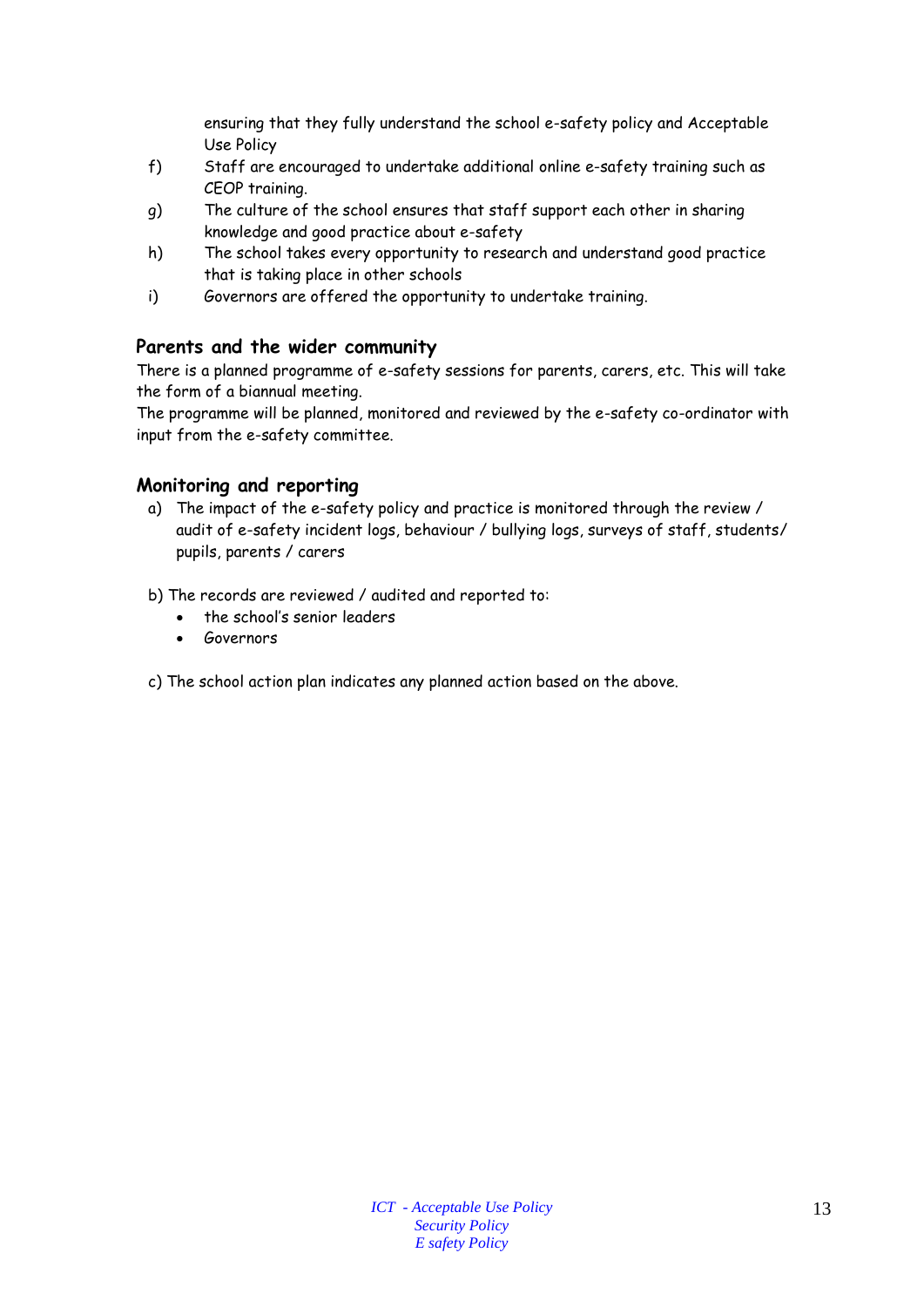## *Appendix 1*

### **Student / Pupil Acceptable Use Policy Agreement Template – for younger pupils (Foundation / KS1)**

#### **This is how we stay safe when we use computers:**

- I will ask a teacher or suitable adult if I want to use the computers / tablets
- I will only use activities that a teacher or suitable adult has told or allowed me to use
- I will take care of the computer and other equipment
- I will ask for help from a teacher or suitable adult if I am not sure what to do or if I think I have done something wrong
- I will tell a teacher or suitable adult if I see something that upsets me on the screen
- I know that if I break the rules I might not be allowed to use a computer / tablet

## **Anything I do on the computer may be seen by someone else.**

**I am aware of the CEOP report button and know when to use it.**



*Signed \_\_\_\_\_\_\_\_\_\_\_\_\_\_\_\_\_\_\_\_\_\_\_\_*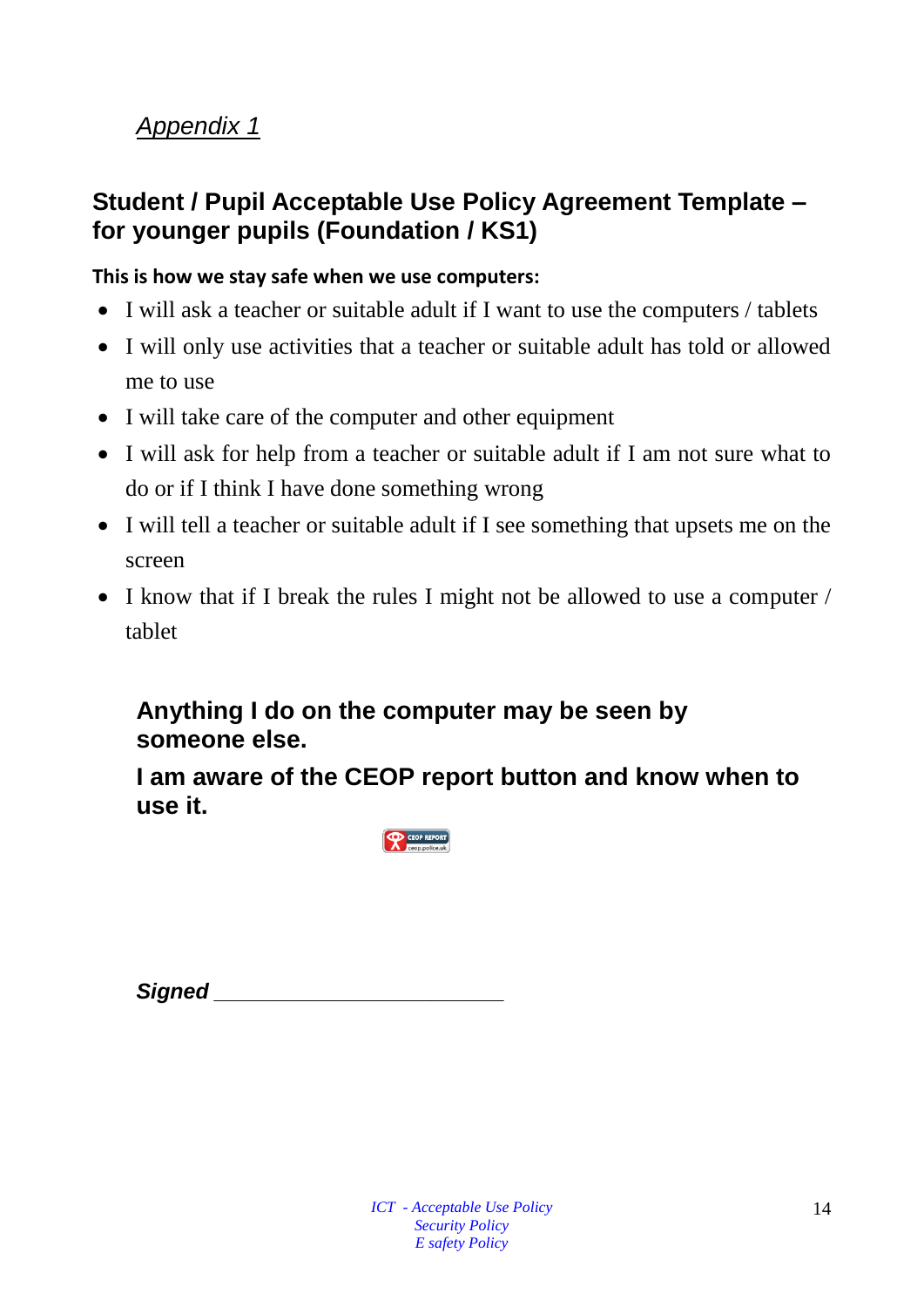# *Appendix 2* **AUP for learners in KS2**

# Acceptable Use Policy Agreement

I understand that I must use school systems in a responsible way, to ensure that there is no risk to my safety or to the safety and security of the systems and other users.

For my own personal safety:

- I understand that the *school* will monitor my use of the systems, devices and digital communications.
- I will keep my username and password safe and secure I will not share it, nor will I try to use any other person's username and password. I understand that I should not write down or store a password where it is possible that someone may steal it.
- I will be aware of "stranger danger", when I am communicating on-line.
- I will not disclose or share personal information about myself or others when on-line (this could include names, addresses, email addresses, telephone numbers, age, gender, educational details, financial details etc )
- If I arrange to meet people off-line that I have communicated with on-line, I will do so in a public place and take an adult with me.
- I will immediately report any unpleasant or inappropriate material or messages or anything that makes me feel uncomfortable when I see it on-line.

I understand that everyone has equal rights to use technology as a resource and:

- I understand that the *school* systems and devices are primarily intended for educational use and that I will not use them for personal or recreational use unless I have permission.
- I will not try (unless I have permission) to make large downloads or uploads that might take up internet capacity and prevent other users from being able to carry out their work.
- I will not use the *school* or devices for on-line gaming, on-line gambling, internet shopping, file sharing, or video broadcasting (eg YouTube), unless I have permission of a member of staff to do so.

I will act as I expect others to act toward me:

- I will respect others' work and property and will not access, copy, remove or otherwise alter any other user's files, without the owner's knowledge and permission.
- I will be polite and responsible when I communicate with others, I will not use strong, aggressive or inappropriate language and I appreciate that others may have different opinions.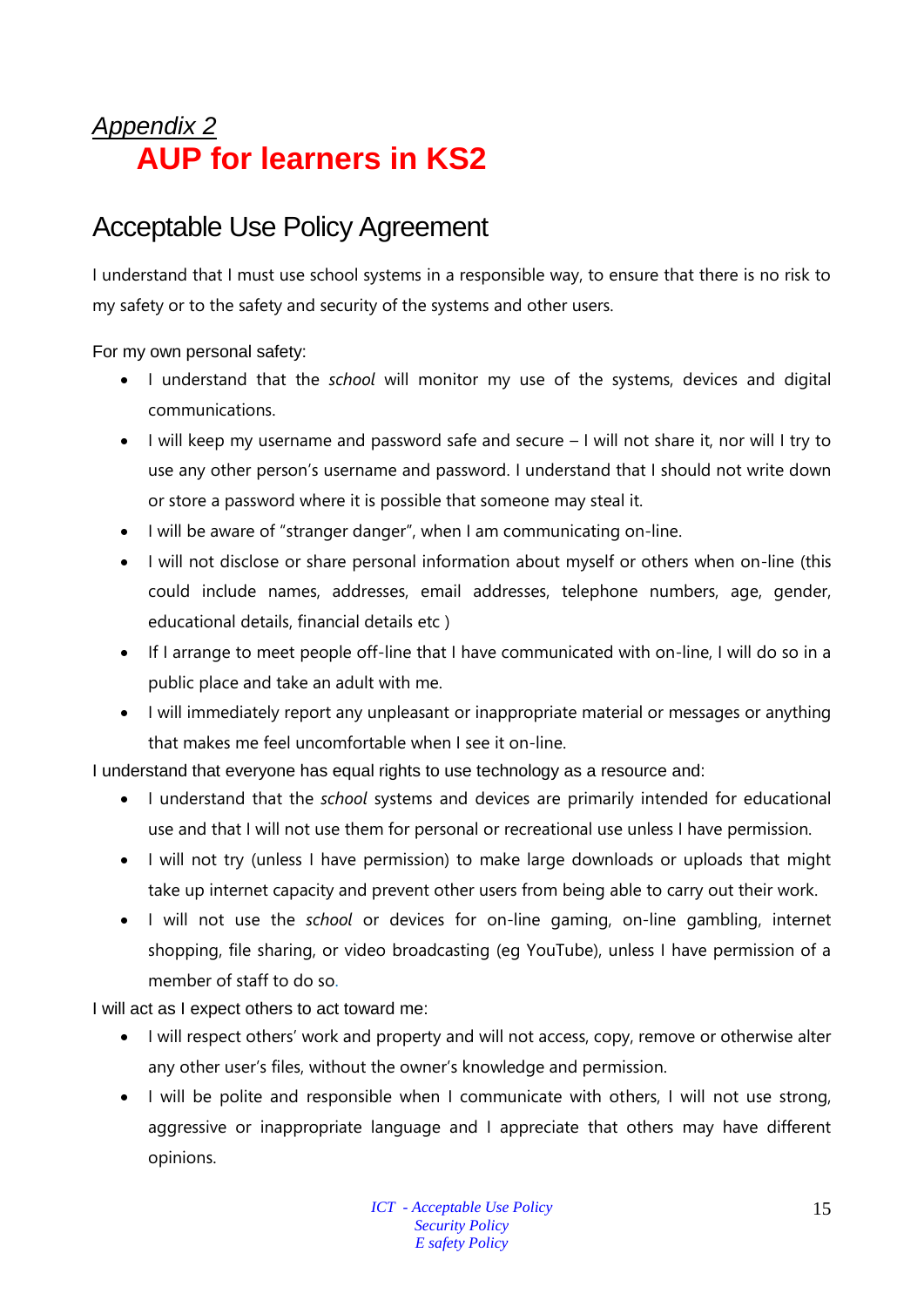• I will not take or distribute images of anyone without their permission.

I recognise that the school has a responsibility to maintain the security and integrity of the technology it offers me and to ensure the smooth running of the *school*:

- I will only use my own personal devices (mobile phones / USB devices etc) in school if I have permission. I understand that, if I do use my own devices in the *school*, I will follow the rules set out in this agreement, in the same way as if I was using school equipment.
- I understand the risks and will not try to upload, download or access any materials which are illegal or inappropriate or may cause harm or distress to others, nor will I try to use any programmes or software that might allow me to bypass the filtering / security systems in place to prevent access to such materials.
- I will immediately report any damage or faults involving equipment or software, however this may have happened.
- I will not open any hyperlinks in emails or any attachments to emails, unless I know and trust the person / organisation who sent the email, or if I have any concerns about the validity of the email (due to the risk of the attachment containing viruses or other harmful programmes)
- I will not install or attempt to install or store programmes of any type on any school device, nor will I try to alter computer settings.
- I will only use social media sites with permission and at the times that are allowed When using the internet for research or recreation, I recognise that:
	- I should ensure that I have permission to use the original work of others in my own work
	- Where work is protected by copyright, I will not try to download copies (including music and videos)
	- When I am using the internet to find information, I should take care to check that the information that I access is accurate, as I understand that the work of others may not be truthful and may be a deliberate attempt to mislead me.

I understand that I am responsible for my actions, both in and out of school:

- I understand that the *school* also has the right to take action against me if I am involved in incidents of inappropriate behaviour, that are covered in this agreement, when I am out of school and where they involve my membership of the school community (examples would be cyber-bullying, use of images or personal information).
- I understand that if I fail to comply with this Acceptable Use Policy Agreement, I will be subject to disciplinary action. This may include loss of access to the school network / internet, detentions, suspensions, contact with parents and in the event of illegal activities involvement of the police.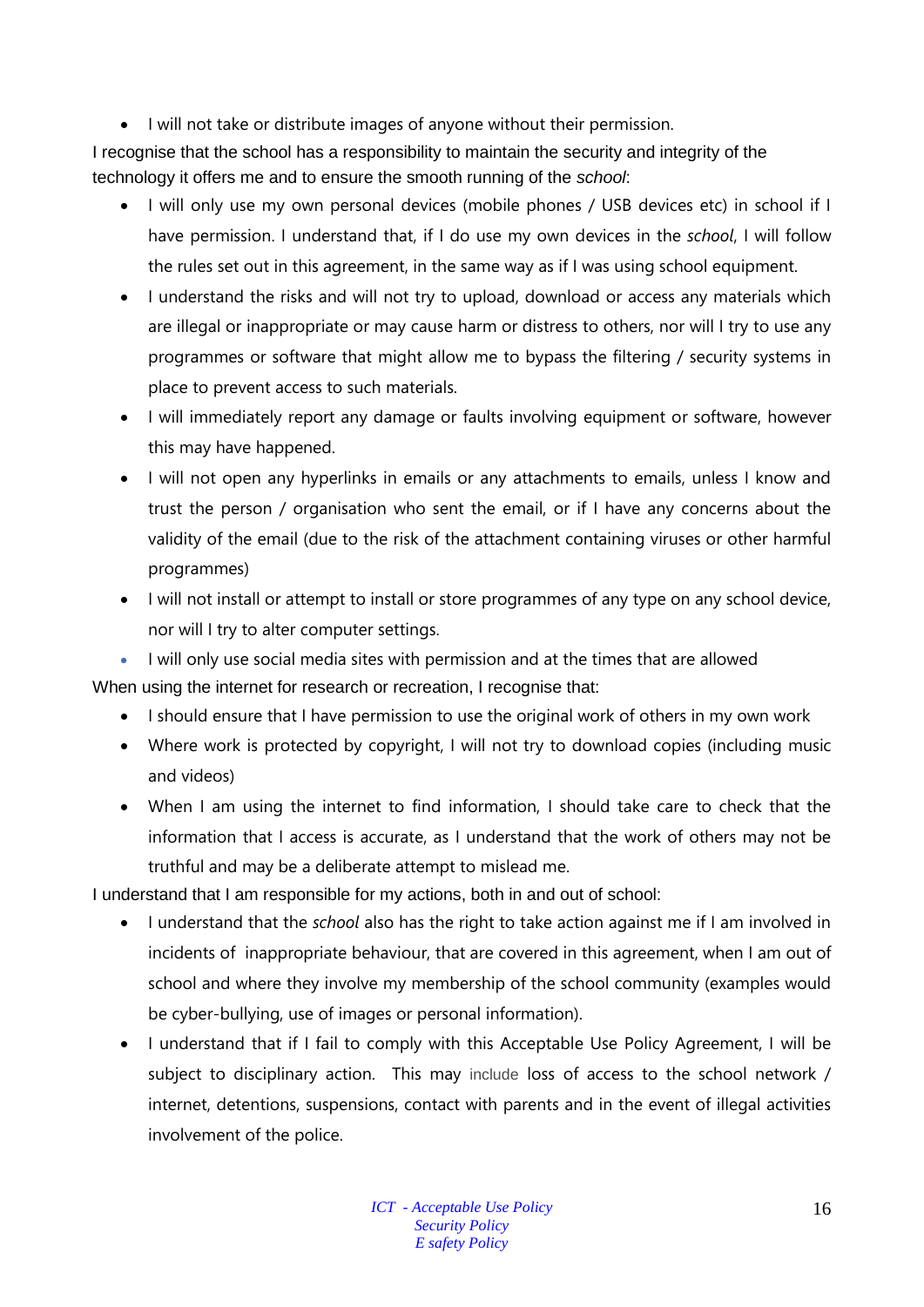**Please complete the sections on the next page to show that you have read, understood and agree to the rules included in the Acceptable Use Agreement. If you do not sign and return this agreement, access will not be granted to school systems and devices.**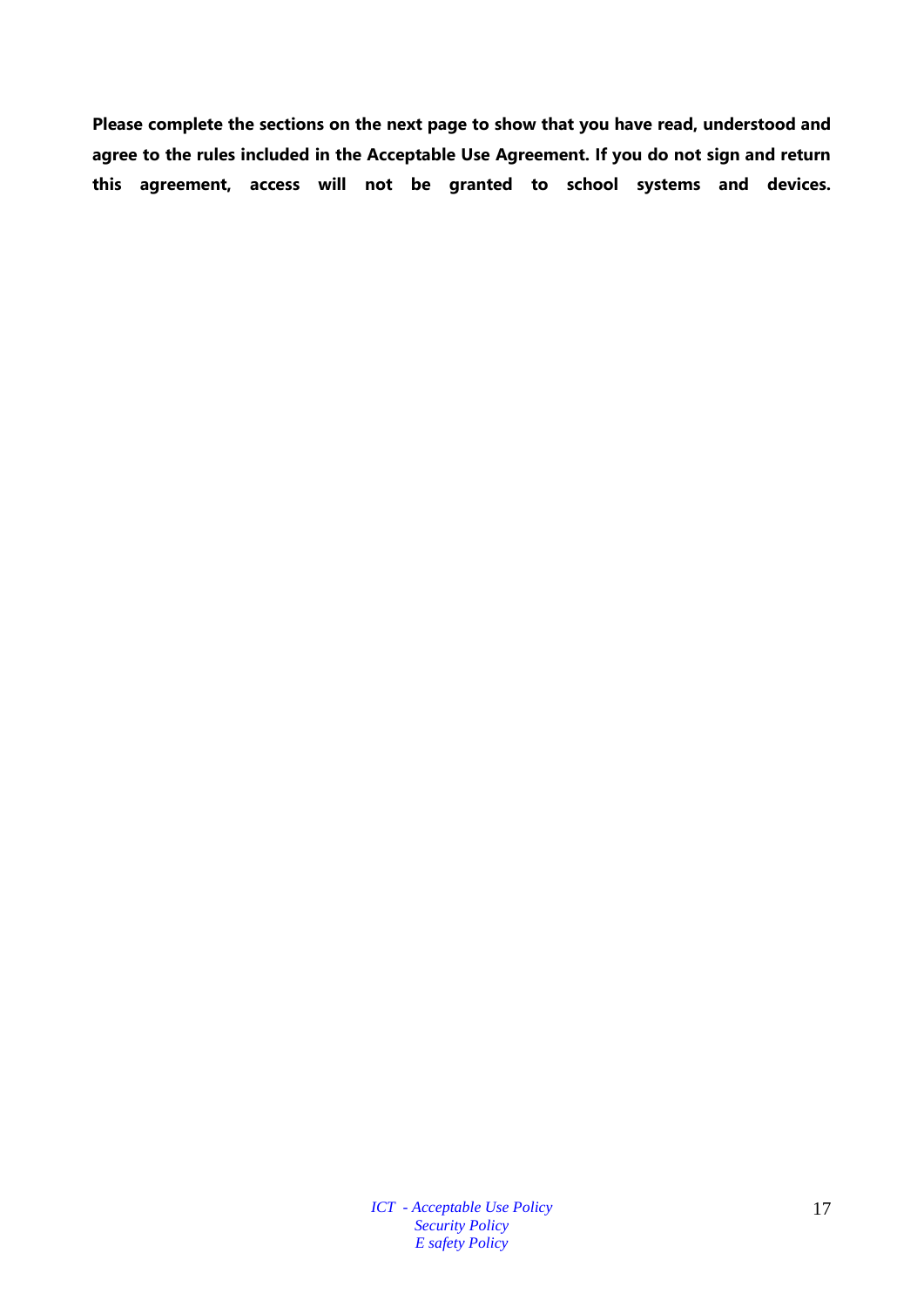# Student / Pupil Acceptable Use Agreement Form

This form relates to the *student / pupil* Acceptable Use Agreement, to which it is attached.

Please complete the sections below to show that you have read, understood and agree to the rules included in the Acceptable Use Agreement. If you do not sign and return this agreement, access will not be granted to school systems.

I have read and understand the above and agree to follow these guidelines when:

- I use the *school* systems and devices (both in and out of school)
- I use my own devices in the *school* (when allowed) e.g. mobile phones, gaming devices USB devices, cameras etc.
- I use my own equipment out of the school in a way that is related to me being a member of this *school* eg communicating with other members of the school, accessing school email, VLE, website etc.

| Name of Student / Pupil: |  |
|--------------------------|--|
| Group / Class:           |  |
| Signed:                  |  |
| Date:                    |  |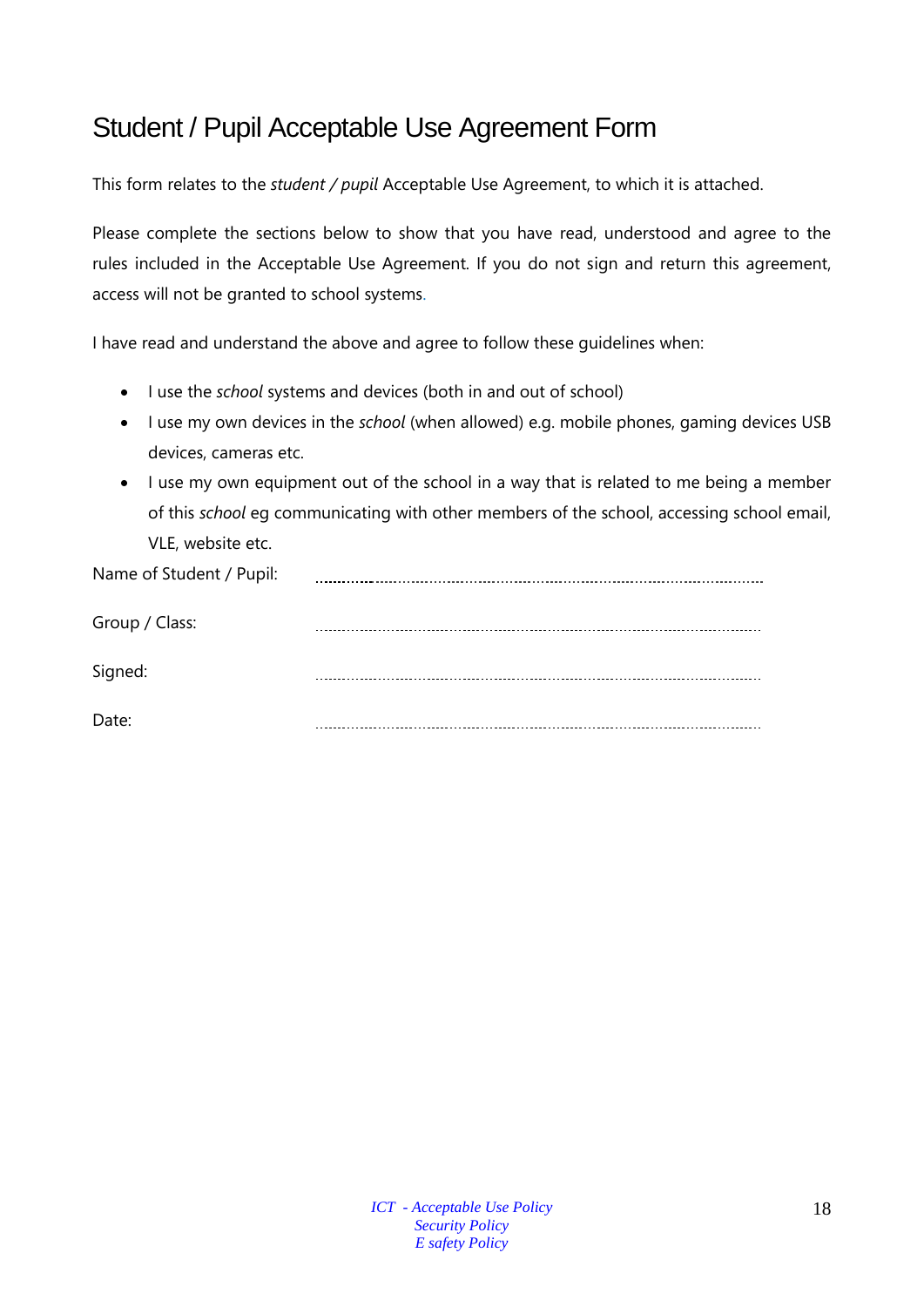# *Appendix 3* **AUP for any adult working with learners**

# Acceptable Use Policy Agreement

I understand that I must use school systems in a responsible way, to ensure that there is no risk to my safety or to the safety and security of the systems and other users. I recognise the value of the use of digital technology for enhancing learning and will ensure that students / pupils receive opportunities to gain from the use of digital technology. I will, where possible, educate the young people in my care in the safe use of digital technology and embed online safety in my work with young people.

For my professional and personal safety:

- I understand that the *school* will monitor my use of the school digital technology and communications systems.
- I understand that the rules set out in this agreement also apply to use of these technologies (e.g. laptops, email, VLE etc.) out of school, and to the transfer of personal data (digital or paper based) out of school.
- I understand that the school digital technology systems are primarily intended for educational use and that I will only use the systems for personal or recreational use within the policies and rules set down by the school. (schools should amend this section in the light of their policies which relate to the personal use, by staff and volunteers, of school systems)
- I will not disclose my username or password to anyone else, nor will I try to use any other person's username and password. I understand that I should not write down or store a password where it is possible that someone may steal it.
- I will immediately report any illegal, inappropriate or harmful material or incident, I become aware of, to the appropriate person.

I will be professional in my communications and actions when using *school* ICT systems:

- I will not access, copy, remove or otherwise alter any other user's files, without their express permission.
- I will communicate with others in a professional manner, I will not use aggressive or inappropriate language and I appreciate that others may have different opinions.
- I will ensure that when I take and / or publish images of others I will do so with their permission and in accordance with the school's policy on the use of digital / video images.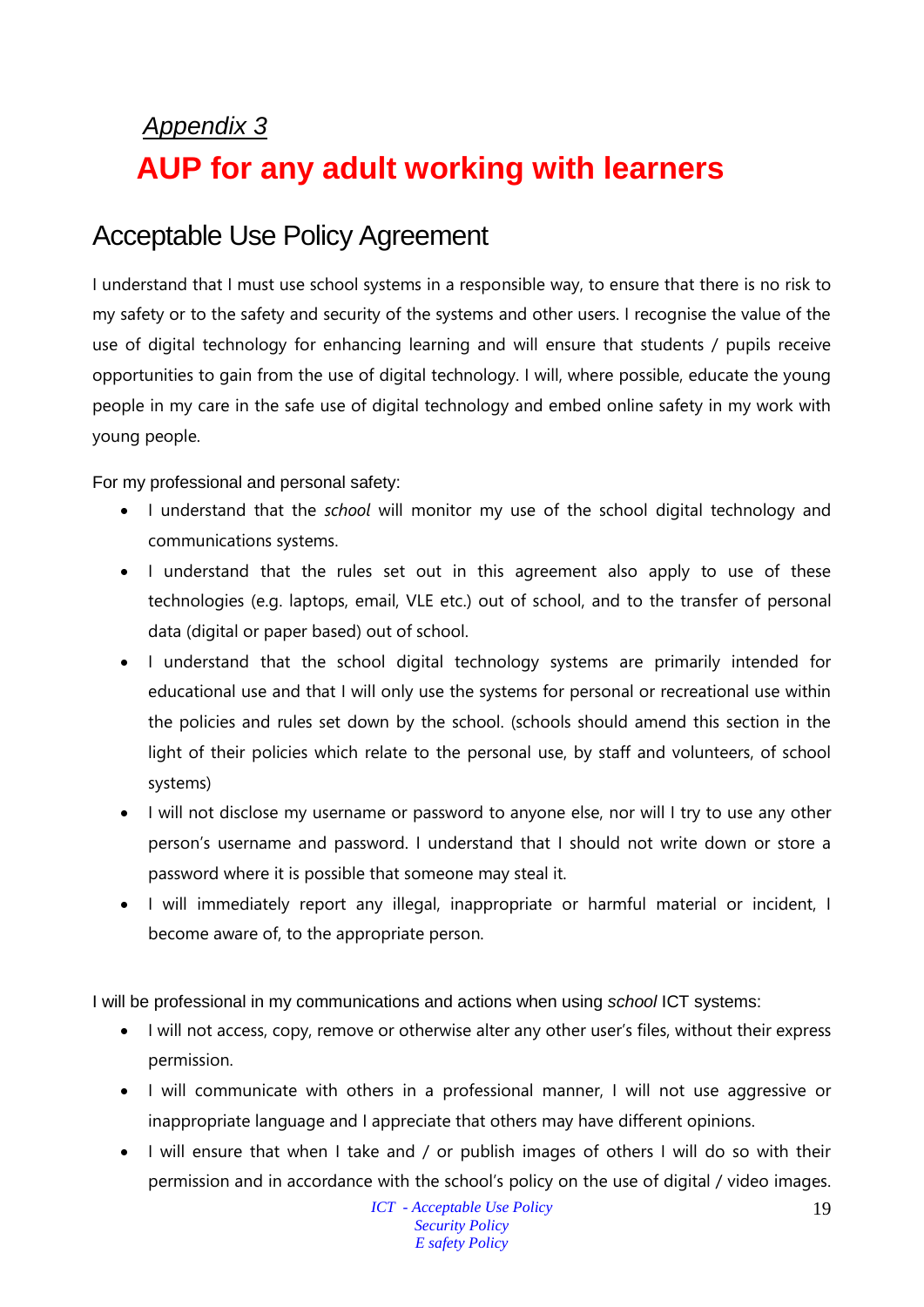I will not use my personal equipment to record these images, unless I have permission to do so. Where these images are published (eg on the school website / VLE) it will not be possible to identify by name, or other personal information, those who are featured.

- I will only use social networking sites in school in accordance with the school's policies.
- I will only communicate with students / pupils and parents / carers using official school systems. Any such communication will be professional in tone and manner.
- I will not engage in any on-line activity that may compromise my professional responsibilities.

The school and the local authority have the responsibility to provide safe and secure access to technologies and ensure the smooth running of the *school*:

- When I use my mobile devices (laptops / tablets / mobile phones / USB devices etc) in school, I will follow the rules set out in this agreement, in the same way as if I was using *school* equipment. I will also follow any additional rules set by the *school* about such use. I will ensure that any such devices are protected by up to date anti-virus software and are free from viruses.
- I will not use personal email addresses on the school ICT systems.
- I will not open any hyperlinks in emails or any attachments to emails, unless the source is known and trusted , or if I have any concerns about the validity of the email (due to the risk of the attachment containing viruses or other harmful programmes)
- I will ensure that my data is regularly backed up, in accordance with relevant school policies.
- I will not try to upload, download or access any materials which are illegal (child sexual abuse images, criminally racist material, adult pornography covered by the Obscene Publications Act) or inappropriate or may cause harm or distress to others. I will not try to use any programmes or software that might allow me to bypass the filtering / security systems in place to prevent access to such materials.
- I will not try (unless I have permission) to make large downloads or uploads that might take up internet capacity and prevent other users from being able to carry out their work.
- I will not install or attempt to install programmes of any type on a machine, or store programmes on a computer, nor will I try to alter computer settings, unless this is allowed in school policies.
- I will not disable or cause any damage to school equipment, or the equipment belonging to others.
- I will only transport, hold, disclose or share personal information about myself or others, as outlined in the School /LA Personal Data Policy (or other relevant policy). Where digital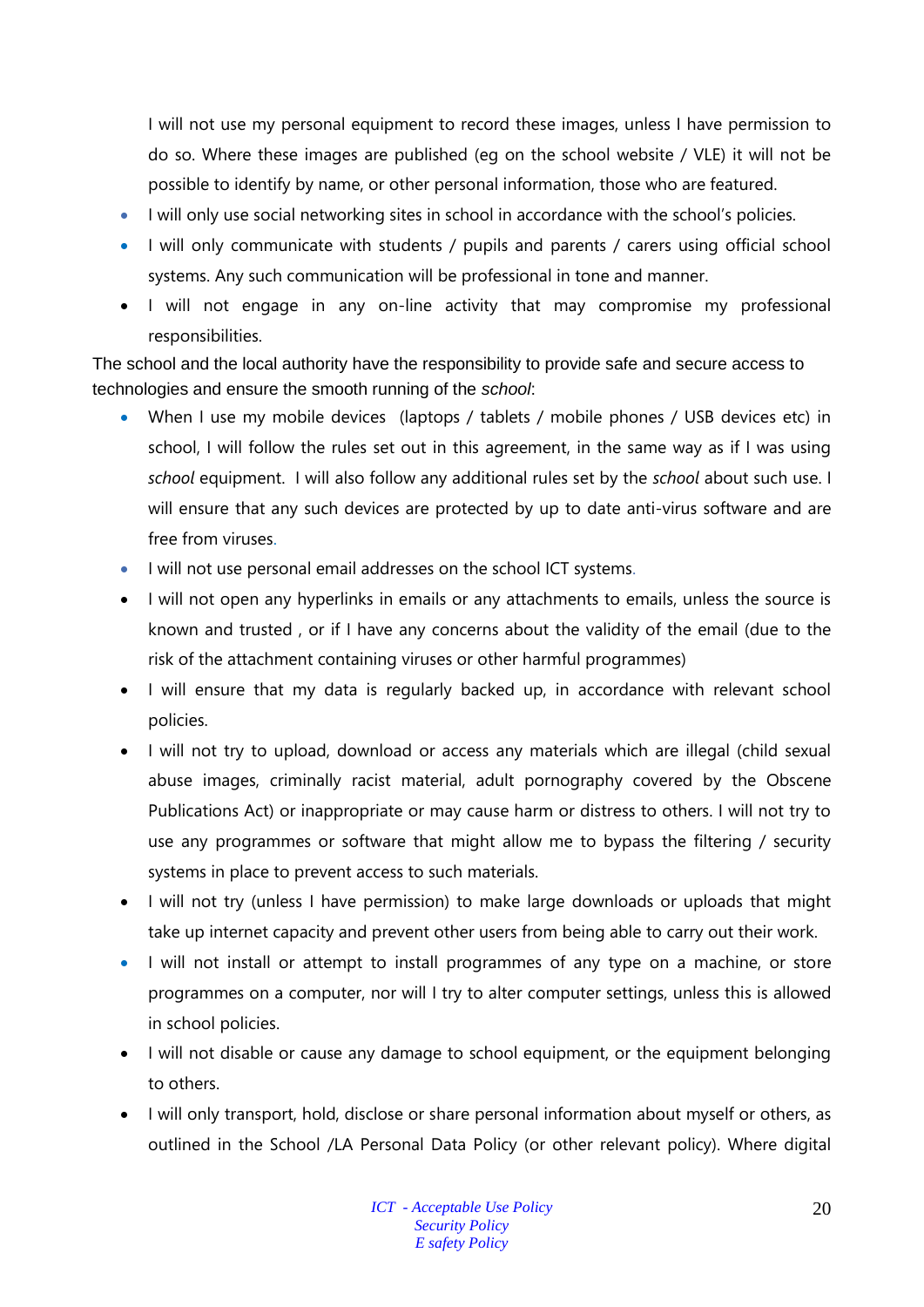personal data is transferred outside the secure local network, it must be encrypted. Paper based Protected and Restricted data must be held in lockable storage.

- I understand that data protection policy requires that any staff or student / pupil data to which I have access, will be kept private and confidential, except when it is deemed necessary that I am required by law or by school policy to disclose such information to an appropriate authority.
- I will immediately report any damage or faults involving equipment or software, however this may have happened.

When using the internet in my professional capacity or for school sanctioned personal use:

- I will ensure that I have permission to use the original work of others in my own work
- Where work is protected by copyright, I will not download or distribute copies (including music and videos).

I understand that I am responsible for my actions in and out of the *school*:

- I understand that this Acceptable Use Policy applies not only to my work and use of school digital technology equipment in school, but also applies to my use of school systems and equipment off the premises and my use of personal equipment on the premises or in situations related to my employment by the school
- I understand that if I fail to comply with this Acceptable Use Policy Agreement, I could be subject to disciplinary action. This could include a warning, a suspension, referral to Governors / Directors and / or the Local Authority and in the event of illegal activities the involvement of the police.

I have read and understand the above and agree to use the school digital technology systems (both in and out of school) and my own devices (in school and when carrying out communications related to the school) within these guidelines.

Staff / Volunteer Name: 

Signed:

Date: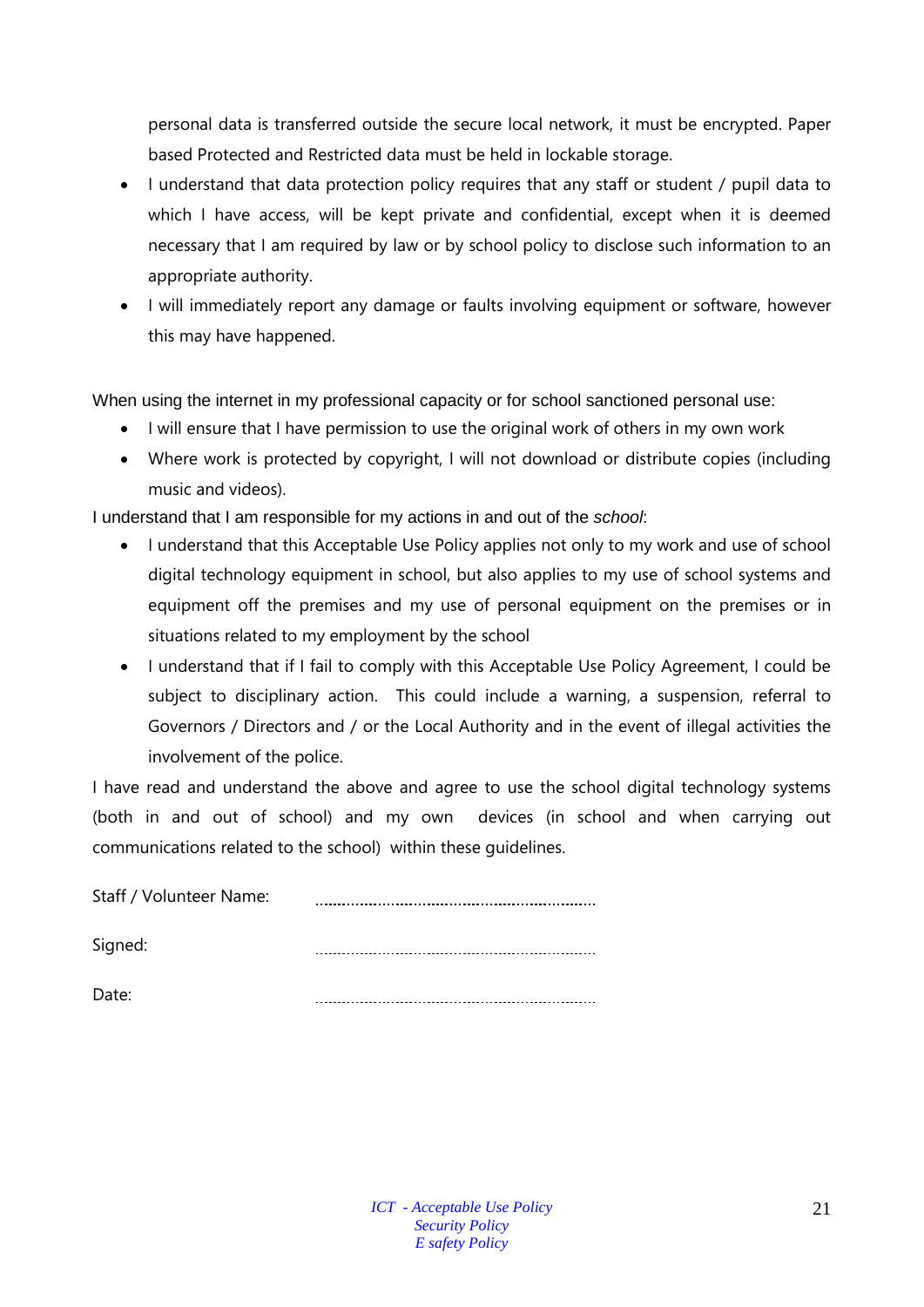## *Appendix 4*

# **AUP Guidance notes for schools and governors**

*The policy aims to ensure that any communications technology (including computers, mobile devices and mobile phones etc.) is used to supporting learning without creating unnecessary risk to users.* 

The governors will ensure that:

- $\circ$  learners are encouraged to enjoy the safe use of digital technology to enrich their learning
- o learners are made aware of risks and processes for safe digital use
- o all adults and learners have received the appropriate acceptable use policies and any required training
- o the school has appointed an e-Safety Coordinator and a named governor takes responsibility for e-Safety
- o an e-Safety Policy has been written by the school, building on the LSCB e Safety Policy and BECTA guidance
- o the e-Safety Policy and its implementation will be reviewed annually
- o the school internet access is designed for educational use and will include appropriate filtering and monitoring
- $\circ$  copyright law is not breached
- o learners are taught to evaluate digital materials appropriately
- o parents are aware of the acceptable use policy
- o parents will be informed that all technology usage may be subject to monitoring, including URL's and text
- o the school will take all reasonable precautions to ensure that users access only appropriate material
- $\circ$  the school will audit use of technology establish if the e-safety policy is adequate and appropriately implemented
- o methods to identify, assess and minimise risks will be reviewed annually
- o complaints of internet misuse will be dealt with by a senior member of staff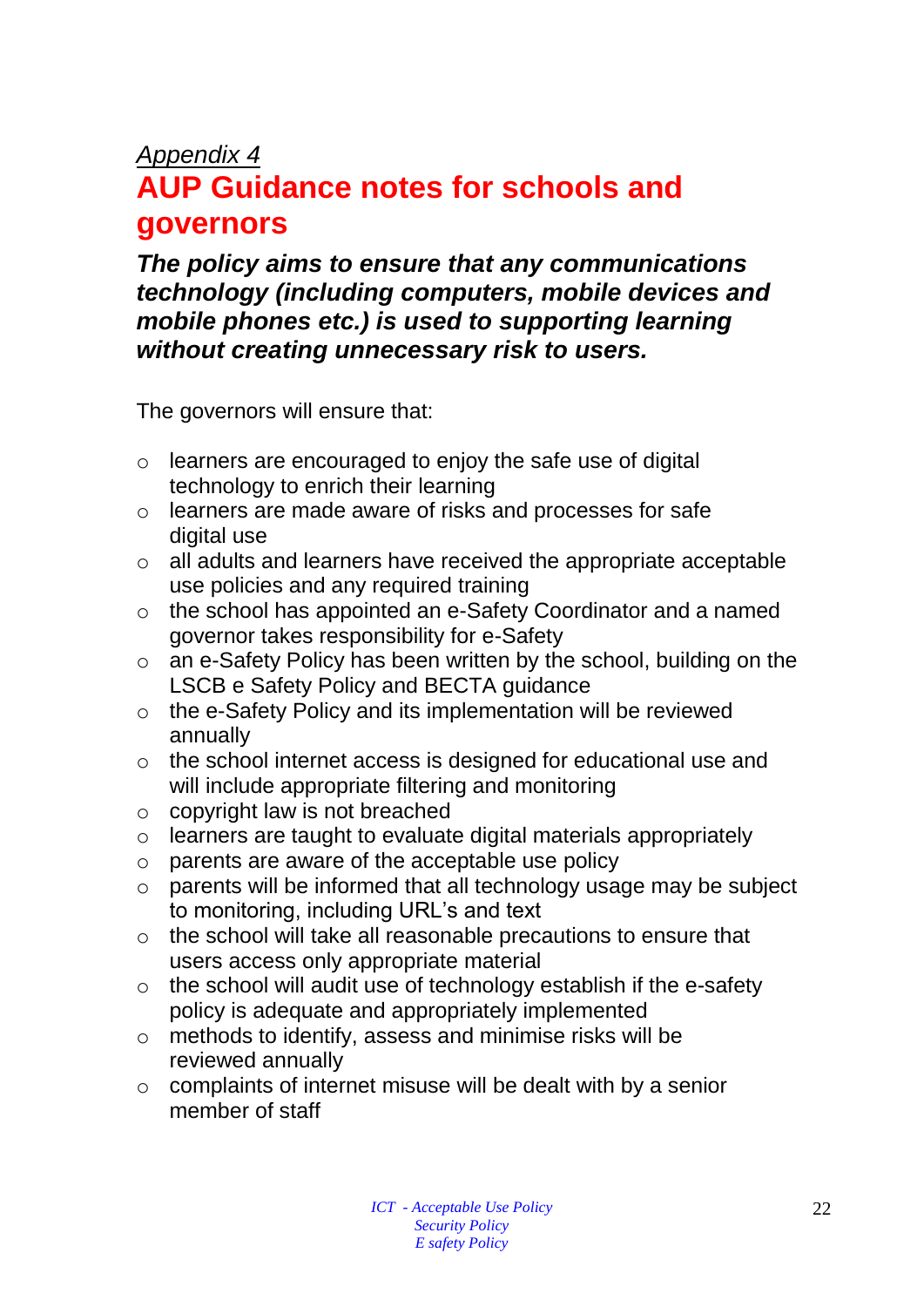## **Appendix 5**

### **Parent letter – internet/e-mail use**

# *St Lawrence C of E Primary School*

**Parent / guardian name:**……………………………………………………………..

**Pupil name:** …………………………………………………………………

**Pupil's class:** ……………………………………

As the parent or legal guardian of the above pupil(s), I grant permission for my child to have access to use the Internet, the Virtual Learning Environment, school Email and other ICT facilities at school. I know that my daughter or son has signed a form to confirm that they will keep to the school's rules for responsible ICT use, outlined in the Acceptable Use Policy (AUP). I also understand that my son/daughter may be informed, if the rules have to be changed during the year.

I accept that ultimately the school cannot be held responsible for the nature and content of materials accessed through the Internet and mobile technologies, but I understand that the school will take every reasonable precaution to keep pupils safe and to prevent pupils from accessing inappropriate materials. These steps include using a filtered internet service, secure access to email, employing appropriate teaching practice and teaching e-safety skills to pupils.

I understand that the school can check my child's computer files, and the Internet sites they visit. I also know that the school may contact me if there are concerns about my son/daughter's e-safety or e-behaviour. I will support the school by promoting safe use of the Internet and digital technology at home and will inform the school if I have any concerns over my child's e-safety.

I am aware that the school permits parents/carers to take photographs and videos of their own children in school events and that the school requests that photos/videos are not shared on any social networking site such as Facebook if the photos/videos contain images of other children. I will support the school's approach to e-Safety and will not upload or add any pictures, video or text that could upset, offend or threaten the safety of any member of the school community

**Parent's signature:**…………………………………………….

**Date:**………………………………………………………..……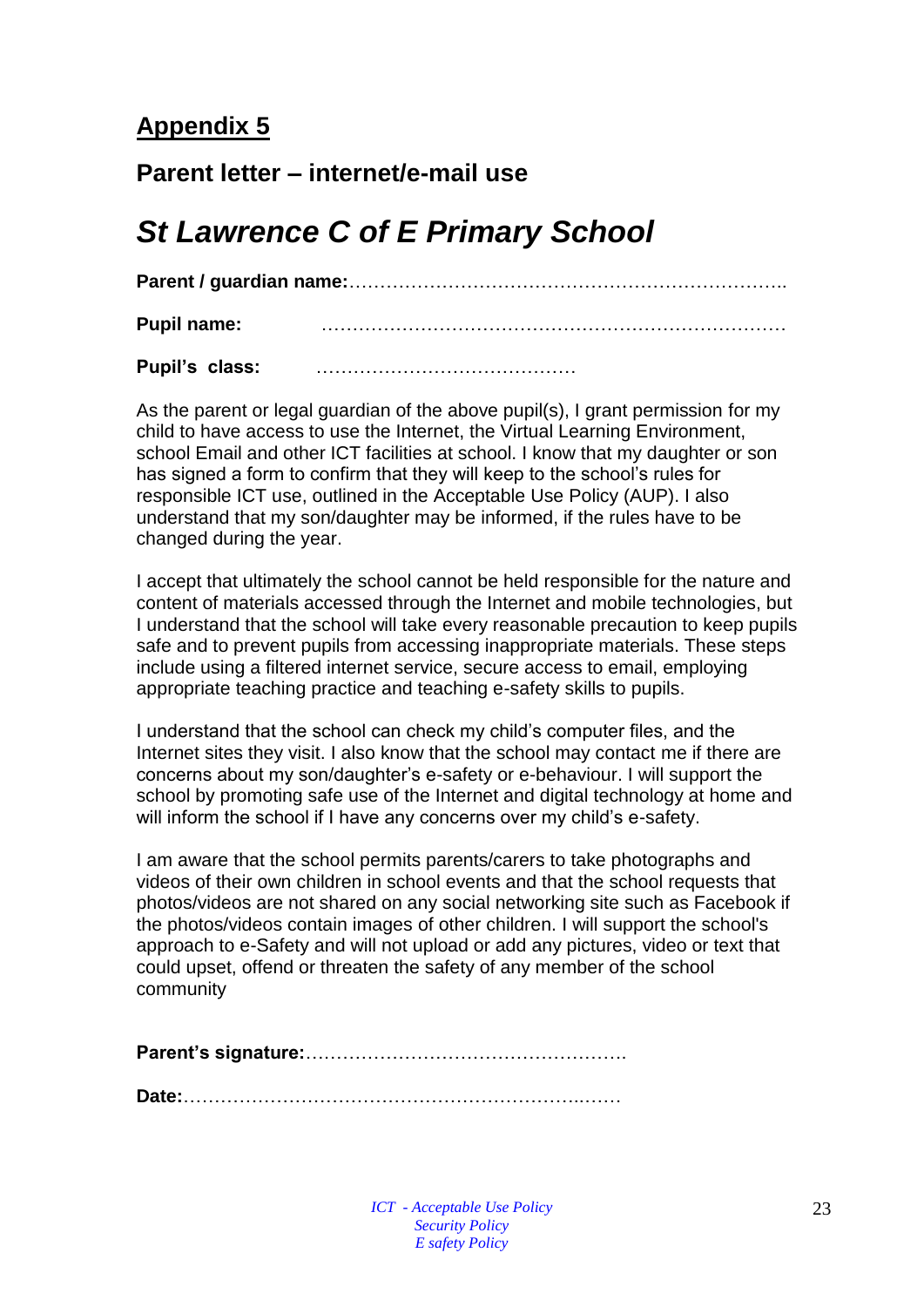# **Appendix 6– Links**

#### **(a) Shropshire Council Advisory Service documentation**

All Advisory Service e-safety documentation can be found at:

<https://www.shropshirelg.net/esafety/staff/Pages/welcome.aspx>

#### **(b) The Safe Use of New Technologies**

The Safe Use of New Technologies report is summary of findings from OFSTED based on 35 e-safety inspections carried out in a range of settings.

<http://bit.ly/9qBjQO>

#### (**c) 360 degree Safe**

The policy guidance is based upon criteria with the 360 degree safe framework. The framework can be found at:

[http://www.360degreesafe.org.uk](http://www.360degreesafe.org.uk/)

[www.thinkuknow.co.uk](http://www.thinkuknow.co.uk/) - This website, developed by the Child Exploitation and Online Protection (CEOP) Centre, provides information for young people on how to stay safe on line

[www.childnet-int.org](http://www.childnet-int.org/) - Childnet International's Kidsmart website has a section for

young people aged 11 plus, dealing with mobiles, file sharing, chat, trackback (for example, digital footprints) and privacy.

[www.ceop.police.uk](http://www.ceop.police.uk/) - The Child Exploitation and Online Protection (CEOP) Centre is dedicated to eradicating the sexual abuse of children.

[www.getsafeonline.org](http://www.getsafeonline.org/) – Advice on data security and staying safe on line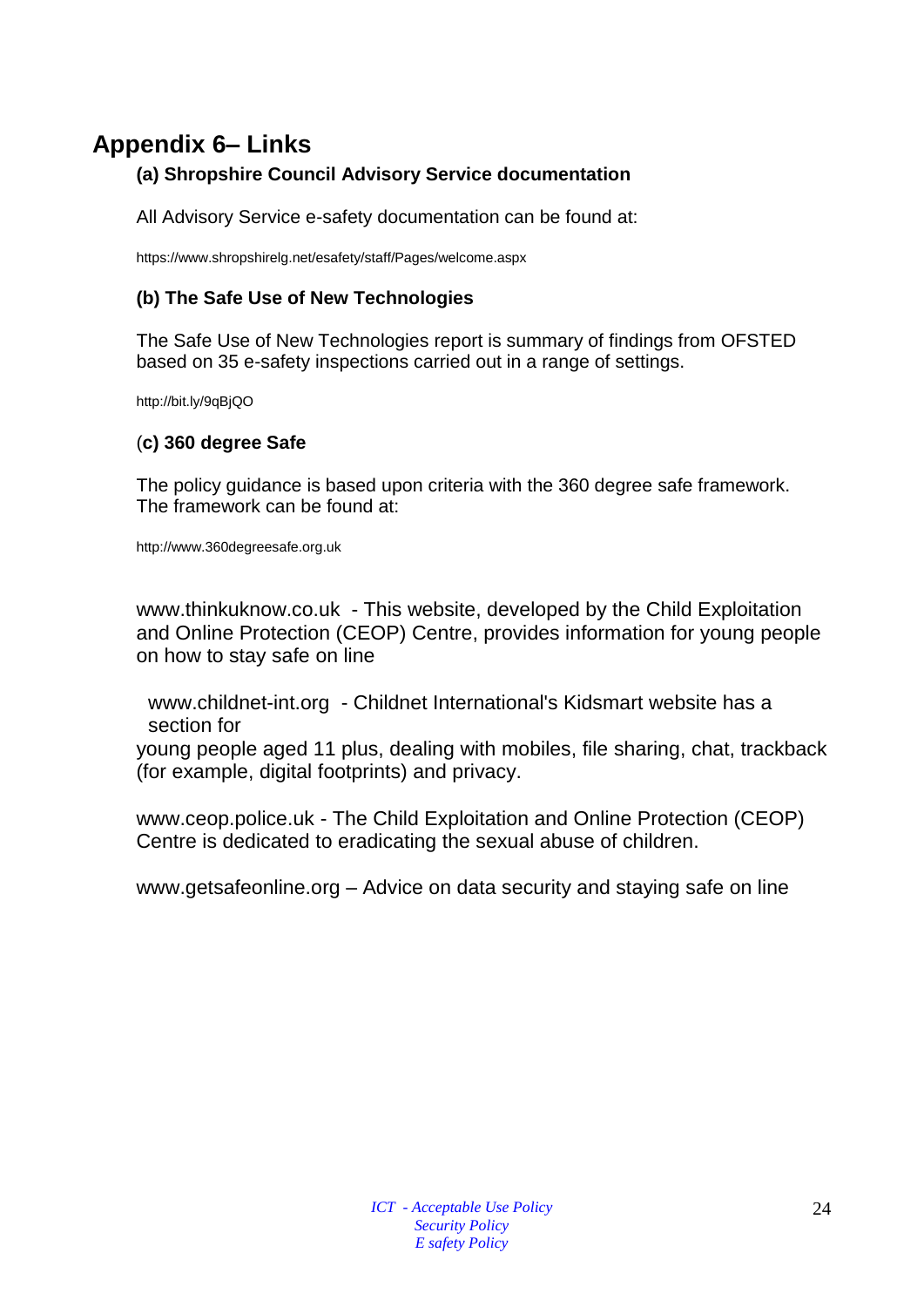### **Appendix 7 – e-safety Scheme of Work**

| St.Lawrence Primary School - e-safety Scheme of Work                                                                                                                                                                                                                                                                                                                      |                                                     |                                                                                                                                                                                                                                                                                                                                                                                                                                                                                                                                                                                                                                |                                                                                                                                                                                                                                                                                                                             |  |  |
|---------------------------------------------------------------------------------------------------------------------------------------------------------------------------------------------------------------------------------------------------------------------------------------------------------------------------------------------------------------------------|-----------------------------------------------------|--------------------------------------------------------------------------------------------------------------------------------------------------------------------------------------------------------------------------------------------------------------------------------------------------------------------------------------------------------------------------------------------------------------------------------------------------------------------------------------------------------------------------------------------------------------------------------------------------------------------------------|-----------------------------------------------------------------------------------------------------------------------------------------------------------------------------------------------------------------------------------------------------------------------------------------------------------------------------|--|--|
| <b>AUTUMN TERM</b><br>Look at acceptable<br>use policy -<br>children sign and<br>send home<br>Main e safety<br>teaching to be<br>carried out during<br>class assembly and<br>Computing time (if<br>appropriate) in 1st<br>half Autumn Term<br>for ALL phases<br>During Anti Bullying<br>week - 1 session<br>should focus on<br>cyber bullying using<br>Think u know Cyber |                                                     |                                                                                                                                                                                                                                                                                                                                                                                                                                                                                                                                                                                                                                | <b>SUMMER TERM</b><br>E safety questionnaire KS2 only<br>www.wes.networcs.net                                                                                                                                                                                                                                               |  |  |
|                                                                                                                                                                                                                                                                                                                                                                           |                                                     | Resources                                                                                                                                                                                                                                                                                                                                                                                                                                                                                                                                                                                                                      |                                                                                                                                                                                                                                                                                                                             |  |  |
| $\circ$<br>O<br>O.                                                                                                                                                                                                                                                                                                                                                        |                                                     | <b>Based Around Hectors World</b>                                                                                                                                                                                                                                                                                                                                                                                                                                                                                                                                                                                              | 5 cartoon videos linked to Hector - Hectors world lesson<br>pack can be downloaded from www.thinkuknow.co.uk                                                                                                                                                                                                                |  |  |
| O<br>O<br>O<br>online<br>O.<br>polite online<br>To begin to<br>$\circ$                                                                                                                                                                                                                                                                                                    |                                                     | cbbc                                                                                                                                                                                                                                                                                                                                                                                                                                                                                                                                                                                                                           | 5 cartoon videos linked to Hector - Hectors world lesson<br>pack can be downloaded from www.thinkuknow.co.uk<br>Lesson plans and videos based around characters<br>Lee and Kim downloadable from www.thinkuknow.co.uk<br>Introduce the SMART Rules through character Dongle on<br>www.bbc.co.uk/cbbc/help/web/besmart.shtml |  |  |
|                                                                                                                                                                                                                                                                                                                                                                           | bullying DVD<br>Objectives<br>Hector.<br>dangerous. | I know what ICT is.<br>I know when to ask an<br>adult I trust to use<br>ICT equipment.<br>I know that if I see<br>something I am unsure<br>of I can click on<br>I know that I shouldn't<br>share personal<br>information online<br>I know that not<br>everyone on line may<br>be who they seem<br>I know that we always<br>tell a trusted adult if<br>we have a problem<br>I know how to be<br>understand the<br><b>SMART</b> rules.<br>Keep safe-do not give out<br>personal information.<br>Never arrange to meet an<br>on-line friend unless you<br>have a trusted adult.<br>Accepting emails from<br>unknown people can be | SPRING TERM<br>Children to take part in<br>Safer Internet day<br>activities in February<br><b>Based Around Hectors World</b>                                                                                                                                                                                                |  |  |